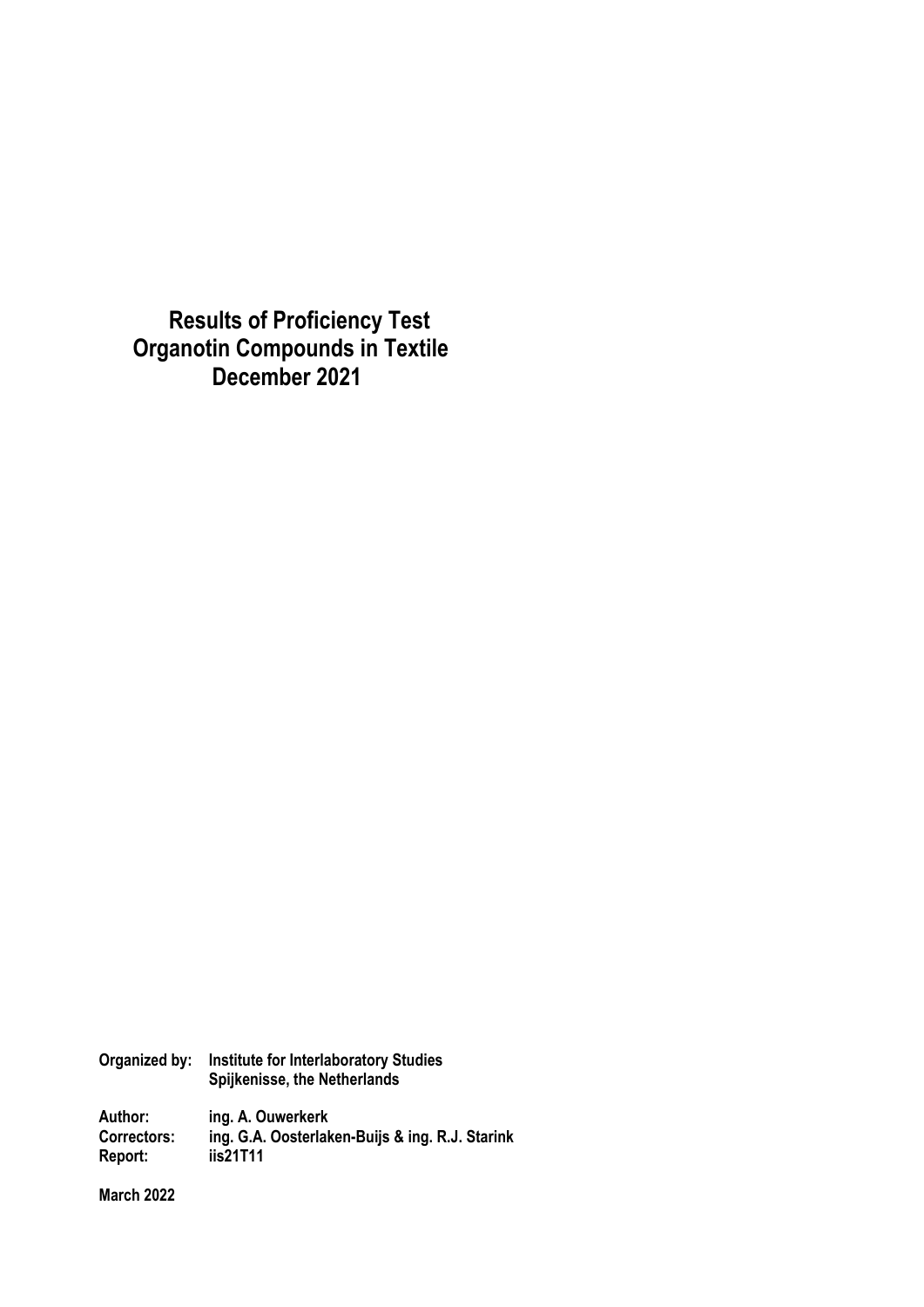# **CONTENTS**

| $\mathbf{1}$   |                                                                          |  |
|----------------|--------------------------------------------------------------------------|--|
| $\overline{2}$ |                                                                          |  |
| 2.1            |                                                                          |  |
| 2.2            |                                                                          |  |
| 2.3            |                                                                          |  |
| 2.4            |                                                                          |  |
| 2.5            |                                                                          |  |
| $\mathbf{3}$   |                                                                          |  |
| 3.1            |                                                                          |  |
| 3.2            |                                                                          |  |
| 3.3            |                                                                          |  |
| 4              |                                                                          |  |
| 4.1            |                                                                          |  |
| 4.2            |                                                                          |  |
| 4.3            | COMPARISON OF THE PROFICIENCY TEST OF DECEMBER 2021 WITH PREVIOUS PTS 10 |  |
| 4.4            |                                                                          |  |
| 5              |                                                                          |  |
| 6              |                                                                          |  |

## Appendices: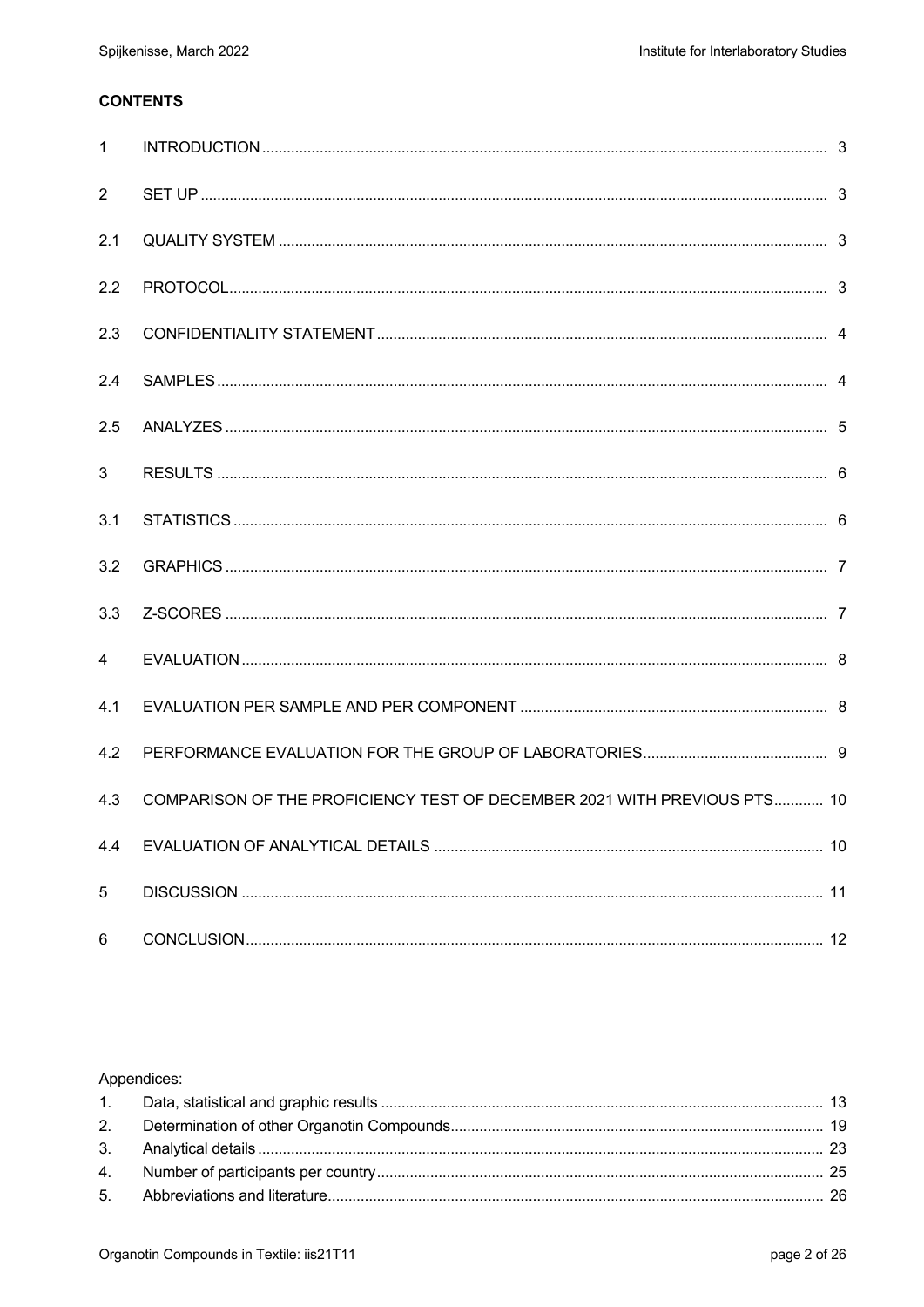### **1 INTRODUCTION**

Many countries have adopted environmental standards and requirements restricting the use of harmful chemicals in the production of textiles and clothing. Laws and regulations impose some of these standards and requirements. In addition to mandatory environmental standards and requirements for leather there are some Ecolabelling schemes imposing environmental requirements for textile products on a voluntary basis. Well known organizations are for instance: Bluesign® (Switzerland), which has created a Bluesign® restricted substances list (RSL) and Oeko-Tex® Standard 100 (Switzerland).

Since 2016 the Institute for Interlaboratory Studies (iis) organizes a proficiency scheme for the determination of Organotin Compounds in Textile every year. During the annual proficiency testing program of 2021/2022 it was decided to continue the proficiency test for the determination of Organotin Compounds in textile.

In this interlaboratory study 80 laboratories in 28 different countries registered for participation. See appendix 4 for the number of participants per country. In this report the results of the Organotin Compounds in Textile proficiency test are presented and discussed. This report is also electronically available through the iis website www.iisnl.com.

## **2 SET UP**

The Institute for Interlaboratory Studies (iis) in Spijkenisse, the Netherlands, was the organizer of this proficiency test (PT). Sample analyzes for fit-for-use and homogeneity testing were subcontracted to an ISO/IEC17025 accredited laboratory. It was decided to send two different textile samples of approximately 3 grams each, both positive on some Organotin compounds, labelled #21810 and #21811. The participants were requested to report rounded and unrounded test results. The unrounded test results were preferably used for statistical evaluation.

## **2.1 QUALITY SYSTEM**

The Institute for Interlaboratory Studies in Spijkenisse, the Netherlands, has implemented a quality system based on ISO/IEC17043:2010. This ensures strict adherence to protocols for sample preparation and statistical evaluation and 100% confidentiality of participant's data. Feedback from the participants on the reported data is encouraged and customer's satisfaction is measured on regular basis by sending out questionnaires.

## **2.2 PROTOCOL**

The protocol followed in the organization of this proficiency test was the one as described for proficiency testing in the report 'iis Interlaboratory Studies: Protocol for the Organisation, Statistics and Evaluation' of June 2018 (iis-protocol, version 3.5). This protocol is electronically available through the iis website www.iisnl.com, from the FAQ page.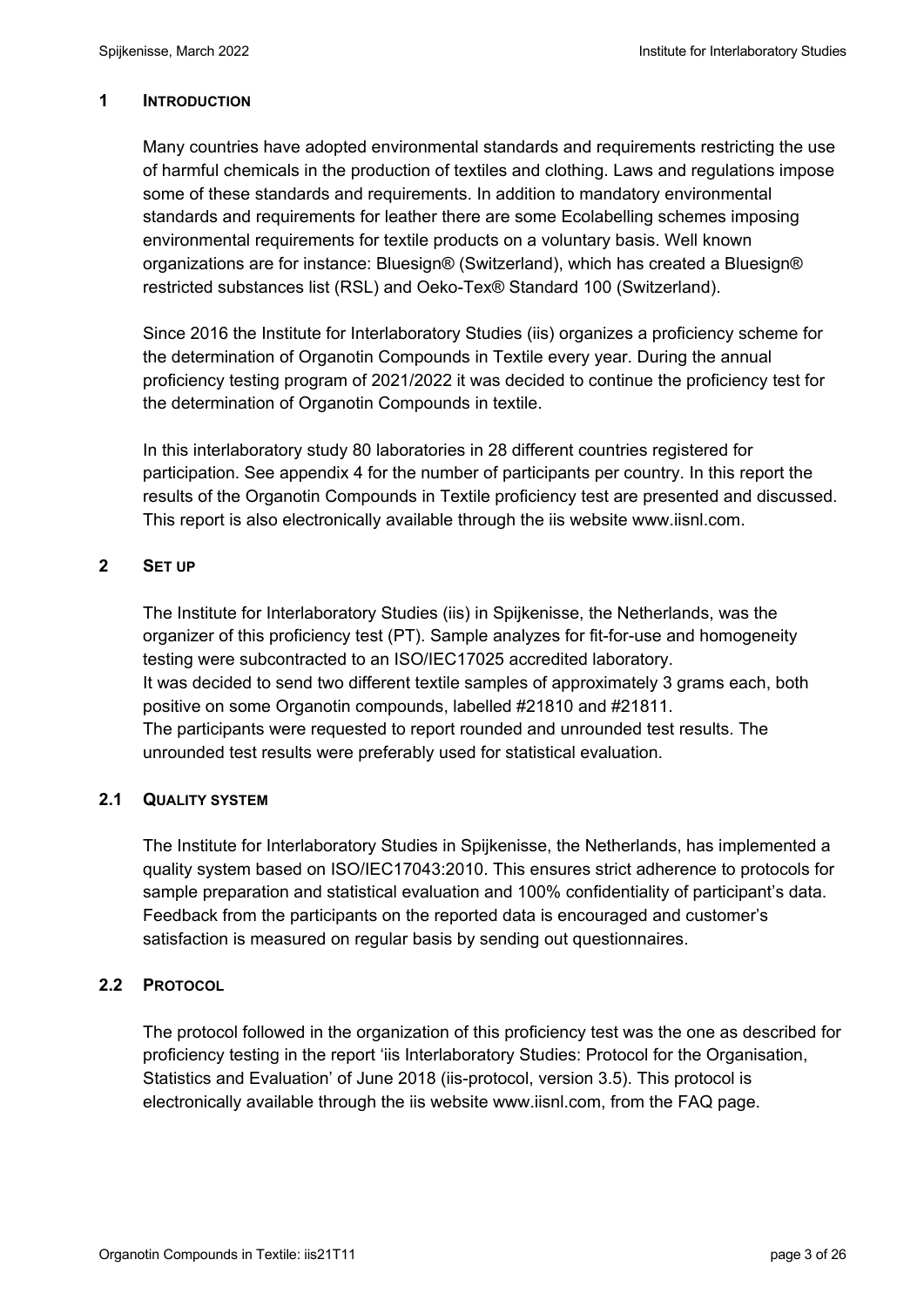## **2.3 CONFIDENTIALITY STATEMENT**

All data presented in this report must be regarded as confidential and for use by the participating companies only. Disclosure of the information in this report is only allowed by means of the entire report. Use of the contents of this report for third parties is only allowed by written permission of the Institute for Interlaboratory Studies. Disclosure of the identity of one or more of the participating companies will be done only after receipt of a written agreement of the companies involved.

## **2.4 SAMPLES**

For the first sample a batch of green cotton textile positive on Dimethyltin (DMT) was selected. The batch was cut into small pieces. After homogenization 110 small plastic bags were filled with approximately 3 grams each and labelled #21810.

The homogeneity of the subsamples was checked by determination of Dimethyltin (DMT) in accordance with an in house test method on 8 stratified randomly selected subsamples.

|                 | Dimethyltin (DMT)<br>in mg/kg |
|-----------------|-------------------------------|
| sample #21810-1 | 1.158                         |
| sample #21810-2 | 1.171                         |
| sample #21810-3 | 1.275                         |
| sample #21810-4 | 1.268                         |
| sample #21810-5 | 1.216                         |
| sample #21810-6 | 1.190                         |
| sample #21810-7 | 1.150                         |
| sample #21810-8 | 1 211                         |

Table 1: homogeneity test results of subsamples #21810

From the above test results the repeatability was calculated and compared with 0.3 times the reproducibility of the reference test method in agreement with the procedure of ISO13528, Annex B2 in the next table.

|                                 | Dimethyltin (DMT)<br>in mg/kg |
|---------------------------------|-------------------------------|
| r (observed)                    | 0.132                         |
| reference test method           | ISO/TS16179:12                |
| 0.3 x R (reference test method) | 0.233                         |

Table 2: evaluation of the repeatability of subsamples #21810

The calculated repeatability is in agreement with 0.3 times the reproducibility of the reference test method. Therefore, homogeneity of the subsamples was assumed.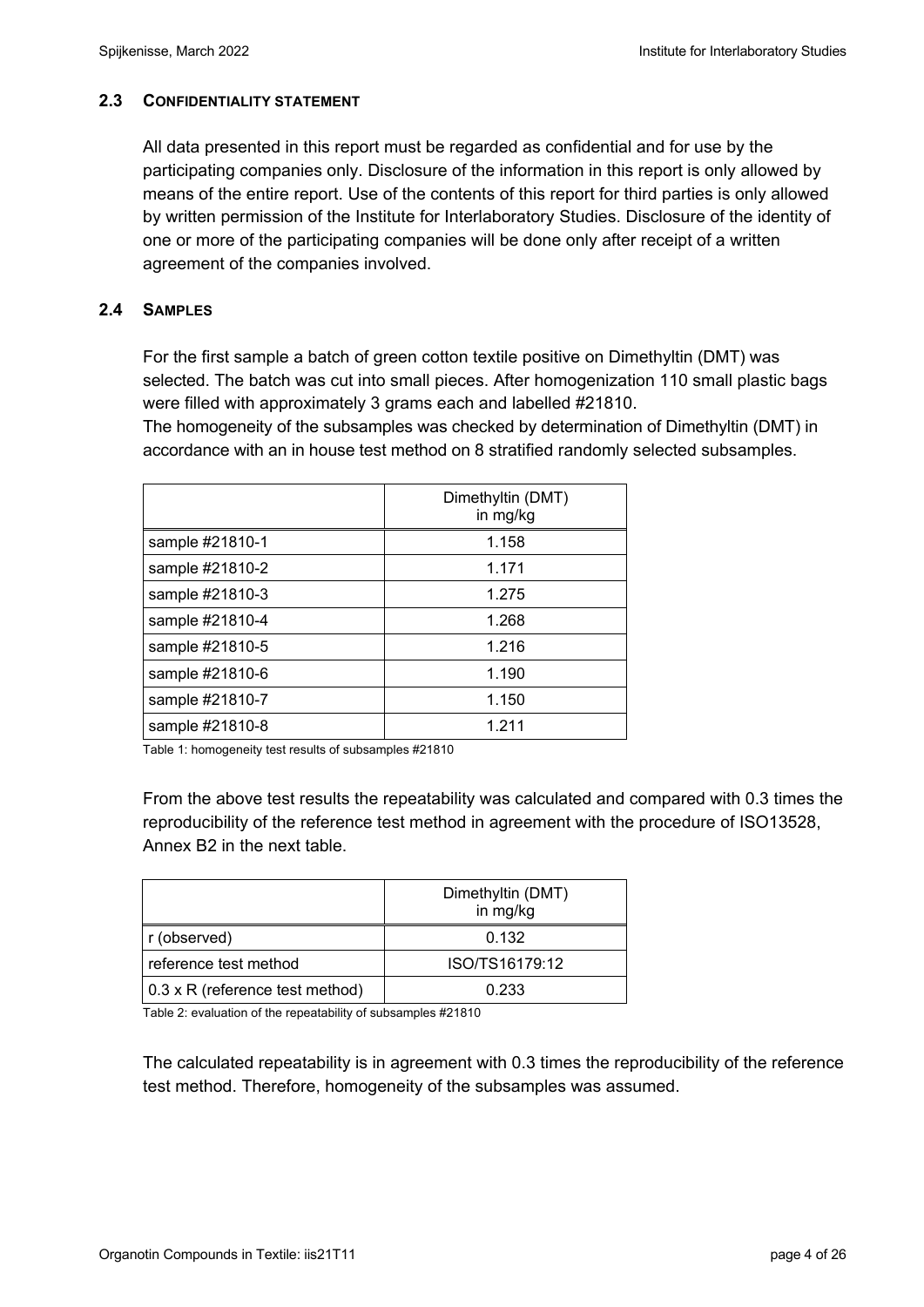For the second sample a batch of yellow cotton textile positive on Monobutyltin (MBT) was selected. The batch was cut into small pieces. After homogenization 106 small plastic bags were filled with approximately 3 grams each and labelled #21811.

The homogeneity of the subsamples was checked by determination of Monobutyltin (MBT) in accordance with an in house test method on 8 stratified randomly selected subsamples.

|                 | Monobutyltin (MBT)<br>in mg/kg |
|-----------------|--------------------------------|
| sample #21811-1 | 6.183                          |
| sample #21811-2 | 5.711                          |
| sample #21811-3 | 5.355                          |
| sample #21811-4 | 5.403                          |
| sample #21811-5 | 5.243                          |
| sample #21811-6 | 5.355                          |
| sample #21811-7 | 5.431                          |
| sample #21811-8 | 5.962                          |

Table 3: homogeneity test results of subsamples #21811

From the above test results the repeatability was calculated and compared with 0.3 times the reproducibility of the reference test method in agreement with the procedure of ISO13528, Annex B2 in the next table.

|                                 | Monobutyltin (MBT)<br>in mg/kg |
|---------------------------------|--------------------------------|
| r (observed)                    | 0.944                          |
| reference test method           | ISO/TS16179:12                 |
| 0.3 x R (reference test method) | 1.078                          |

Table 4: evaluation of the repeatability of subsamples #21811

The calculated repeatability is in agreement with 0.3 times the reproducibility of the reference test method. Therefore, homogeneity of the subsamples was assumed.

To each of the participating laboratories one sample labelled #21810 and one sample labelled #21811 were sent on November 17, 2021.

#### **2.5 ANALYZES**

The participants were requested to determine on both samples: Monomethyltin (MMT), Dimethyltin (DMT), Trimethyltin (TMT), Tripropyltin (TPT), Monobutyltin (MBT), Dibutyltin (DBT), Tributyltin (TBT), Tetrabutyltin (TeBT), Monooctyltin (MOT), Dioctyltin (DOT), Trioctyltin (TOT), Diphenyltin (DPhT), Triphenyltin (TPhT) and Tricyclohexyltin (TCyHT). It was also requested to report if the laboratory was accredited for the requested components that were determined and to report some analytical details.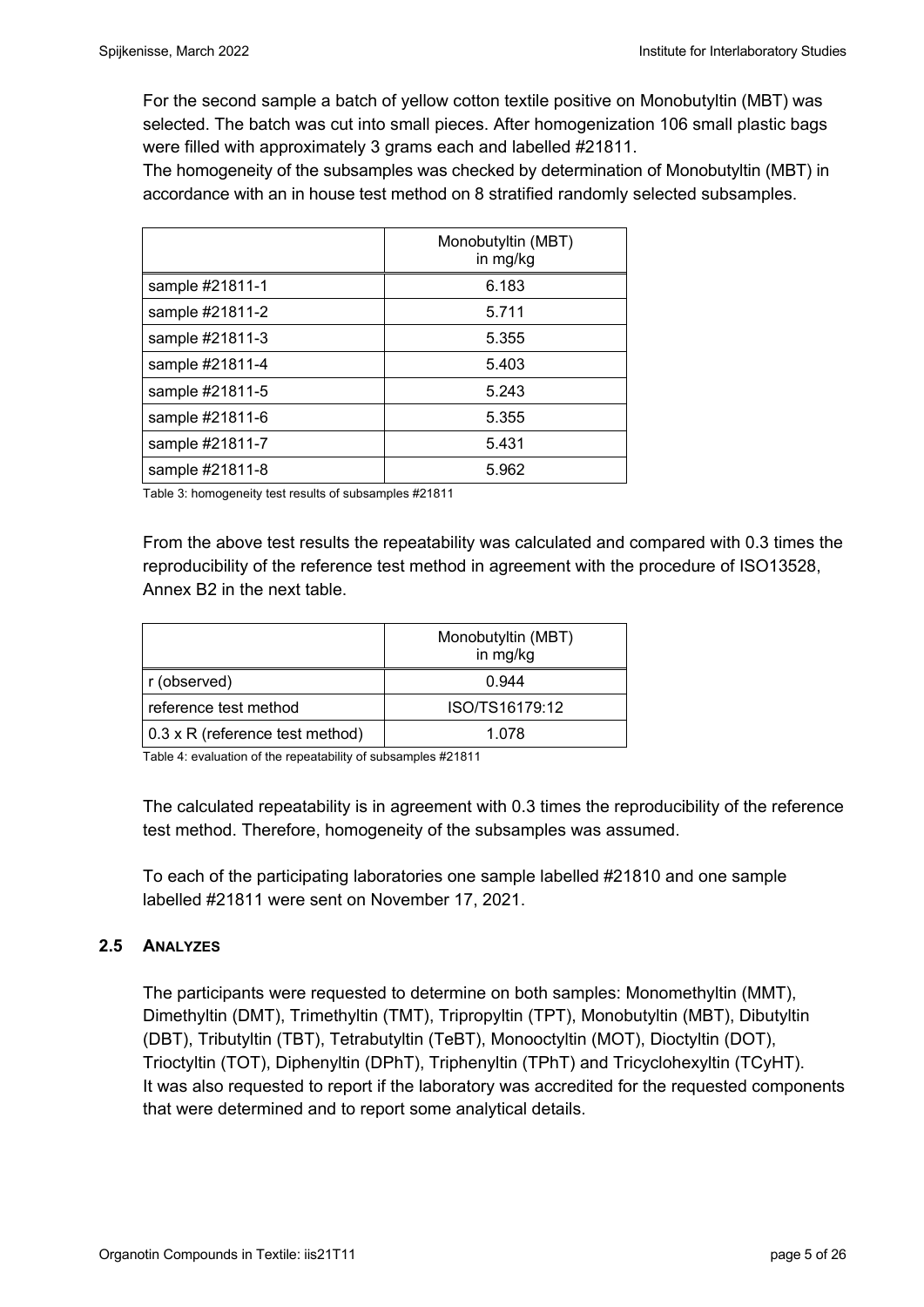It was explicitly requested to treat the samples as if they were routine samples and to report the test results using the indicated units on the report form and not to round the test results but report as much significant figures as possible. It was also requested not to report 'less than' test results which are above the detection limit, because such test results cannot be used for meaningful statistical evaluations.

To get comparable test results a detailed report form and a letter of instructions are prepared. On the report form the reporting units are given as well as the reference test methods (when applicable) that will be used during the evaluation. The detailed report form and the letter of instructions are both made available on the data entry portal www.kpmd.co.uk/sgs-iis-cts/. The participating laboratories are also requested to confirm the sample receipt on this data entry portal. The letter of instructions can also be downloaded from the iis website www.iisnl.com.

## **3 RESULTS**

During five weeks after sample dispatch, the test results of the individual laboratories were gathered via the data entry portal www.kpmd.co.uk/sgs-iis-cts/. The reported test results are tabulated per determination in appendices 1 and 2 of this report. The laboratories are presented by their code numbers.

Directly after the deadline, a reminder was sent to those laboratories that had not reported test results at that moment. Shortly after the deadline, the available test results were screened for suspect data. A test result was called suspect in case the Huber Elimination Rule (a robust outlier test) found it to be an outlier. The laboratories that produced these suspect data were asked to check the reported test results (no reanalyzes). Additional or corrected test results are used for data analysis and the original test results are placed under 'Remarks' in the result tables in appendices 1 and 2. Test results that came in after the deadline were not taken into account in this screening for suspect data and thus these participants were not requested for checks.

## **3.1 STATISTICS**

The protocol followed in the organization of this proficiency test was the one as described for proficiency testing in the report 'iis Interlaboratory Studies: Protocol for the Organisation, Statistics and Evaluation' of June 2018 (iis-protocol, version 3.5). For the statistical evaluation the *unrounded* (when available) figures were used instead of the

rounded test results. Test results reported as '<…' or '>…' were not used in the statistical evaluation.

First, the normality of the distribution of the various data sets per determination was checked by means of the Lilliefors-test, a variant of the Kolmogorov-Smirnov test and by the calculation of skewness and kurtosis. Evaluation of the three normality indicators in combination with the visual evaluation of the graphic Kernel density plot, lead to judgement of the normality being either 'unknown', 'OK', 'suspect' or 'not OK'. After removal of outliers, this check was repeated. If a data set does not have a normal distribution, the (results of the) statistical evaluation should be used with due care.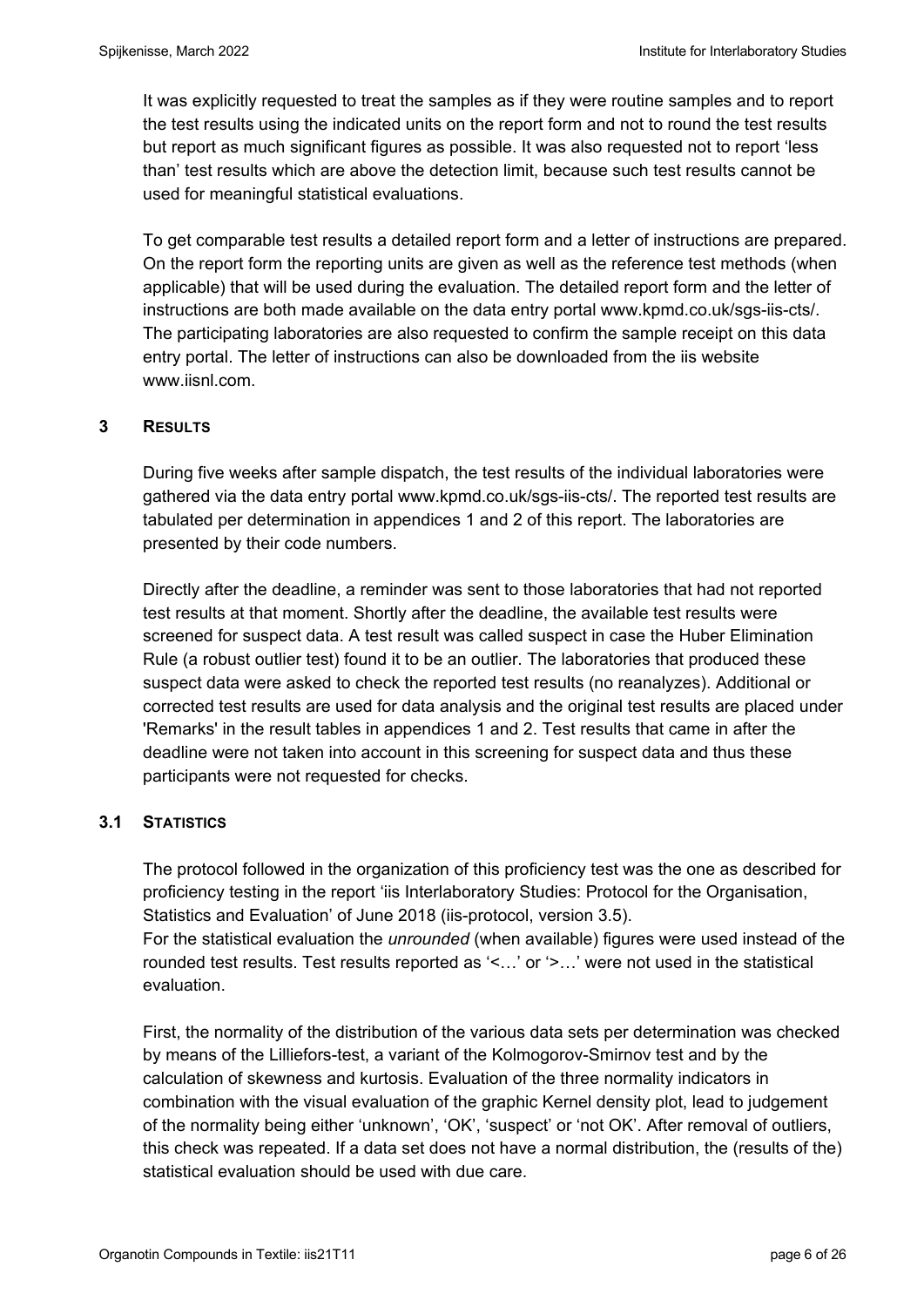The assigned value is determined by consensus based on the test results of the group of participants after rejection of the statistical outliers and/or suspect data.

According to ISO13528 all (original received or corrected) results per determination were submitted to outlier tests. In the iis procedure for proficiency tests, outliers are detected prior to calculation of the mean, standard deviation and reproducibility. For small data sets, Dixon (up to 20 test results) or Grubbs (up to 40 test results) outlier tests can be used. For larger data sets (above 20 test results) Rosner's outlier test can be used. Outliers are marked by  $D(0.01)$  for the Dixon's test, by  $G(0.01)$  or  $DG(0.01)$  for the Grubbs' test and by  $R(0.01)$  for the Rosner's test. Stragglers are marked by D(0.05) for the Dixon's test, by G(0.05) or DG(0.05) for the Grubbs' test and by R(0.05) for the Rosner's test. Both outliers and stragglers were not included in the calculations of averages and standard deviations.

For each assigned value the uncertainty was determined in accordance with ISO13528. Subsequently the calculated uncertainty was evaluated against the respective requirement based on the target reproducibility in accordance with ISO13528. In this PT, the criterion of ISO13528, paragraph 9.2.1. was met for all evaluated tests, therefore, the uncertainty of all assigned values may be negligible and need not be included in the PT report.

Finally, the reproducibilities were calculated from the standard deviations by multiplying them with a factor of 2.8.

# **3.2 GRAPHICS**

In order to visualize the data against the reproducibilities from literature, Gauss plots were made, using the sorted data for one determination (see appendix 1). On the Y-axis the reported test results are plotted. The corresponding laboratory numbers are on the X-axis. The straight horizontal line presents the consensus value (a trimmed mean). The four striped lines, parallel to the consensus value line, are the +3s, +2s, -2s and -3s target reproducibility limits of the selected reference test method. Outliers and other data, which were excluded from the calculations, are represented as a cross. Accepted data are represented as a triangle.

Furthermore, Kernel Density Graphs were made. This is a method for producing a smooth density approximation to a set of data that avoids some problems associated with histograms. Also, a normal Gauss curve (dotted line) was projected over the Kernel Density Graph (smooth line) for reference. The Gauss curve is calculated from the consensus value and the corresponding standard deviation.

## **3.3 Z-SCORES**

To evaluate the performance of the participating laboratories the z-scores were calculated. As it was decided to evaluate the performance of the participants in this proficiency test (PT) against the literature requirements (derived from e.g. ISO or ASTM test methods), the z-scores were calculated using a target standard deviation. This results in an evaluation independent of the variation in this interlaboratory study.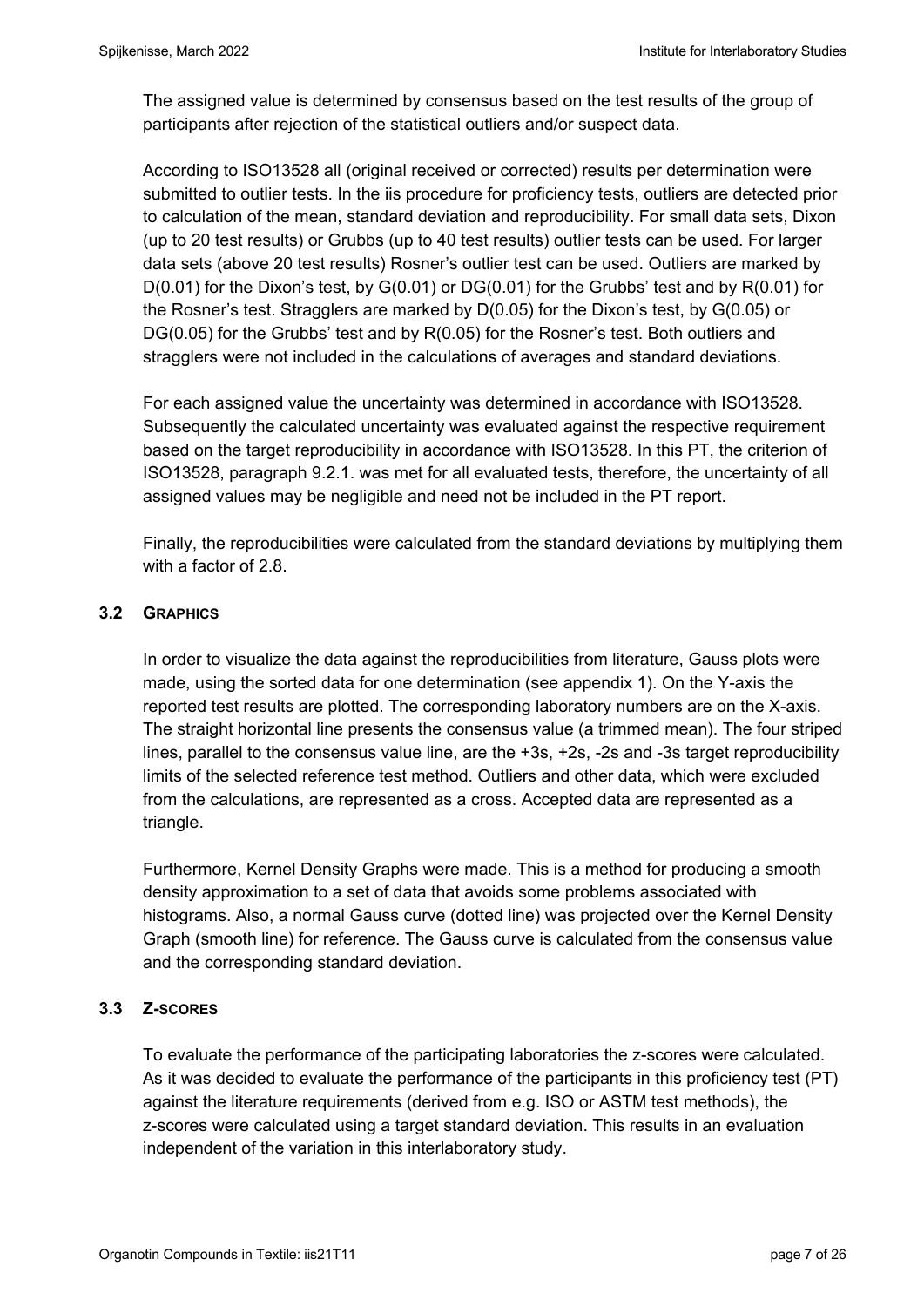The target standard deviation was calculated from the literature reproducibility by division with 2.8. In case no literature reproducibility was available, other target values were used, like Horwitz or an estimated reproducibility based on former iis proficiency tests.

When a laboratory did use a test method with a reproducibility that is significantly different from the reproducibility of the reference test method used in this report, it is strongly advised to recalculate the z-score, while using the reproducibility of the actual test method used, this in order to evaluate whether the reported test result is fit-for-use.

The z-scores were calculated according to:

```
Z_{\text{target}} = (test result - average of PT) / target standard deviation
```
The  $z_{\text{(target)}}$  scores are listed in the test result tables in appendix 1.

Absolute values for z<2 are very common and absolute values for z>3 are very rare. Therefore, the usual interpretation of z-scores is as follows:

 $|z|$  < 1 good  $1 < |z| < 2$  satisfactory  $2 < |z| < 3$  questionable 3 < |z| unsatisfactory

## **4 EVALUATION**

In this proficiency test no problems were encountered with the dispatch of the samples. Two participants reported test results after the reporting date and eight other participants did not report any test results. Not all participants were able to report all components requested.

In total 72 participants reported 185 numerical test results. Observed were 11 outlying test results, which is 5.9%. In proficiency tests outlier percentages of 3% - 7.5% are quite normal.

Not all data sets proved to have a normal Gaussian distribution. These are referred to as "not OK" or "suspect". The statistical evaluation of these data sets should be used with due care, see also paragraph 3.1.

#### **4.1 EVALUATION PER SAMPLE AND PER COMPONENT**

In this section the reported test results are discussed per sample and per component. The test methods which were used by the various laboratories were taken into account for explaining the observed differences when possible and applicable. These test methods are also in the tables together with the original data in appendix 1. The abbreviations, used in these tables, are explained in appendix 5.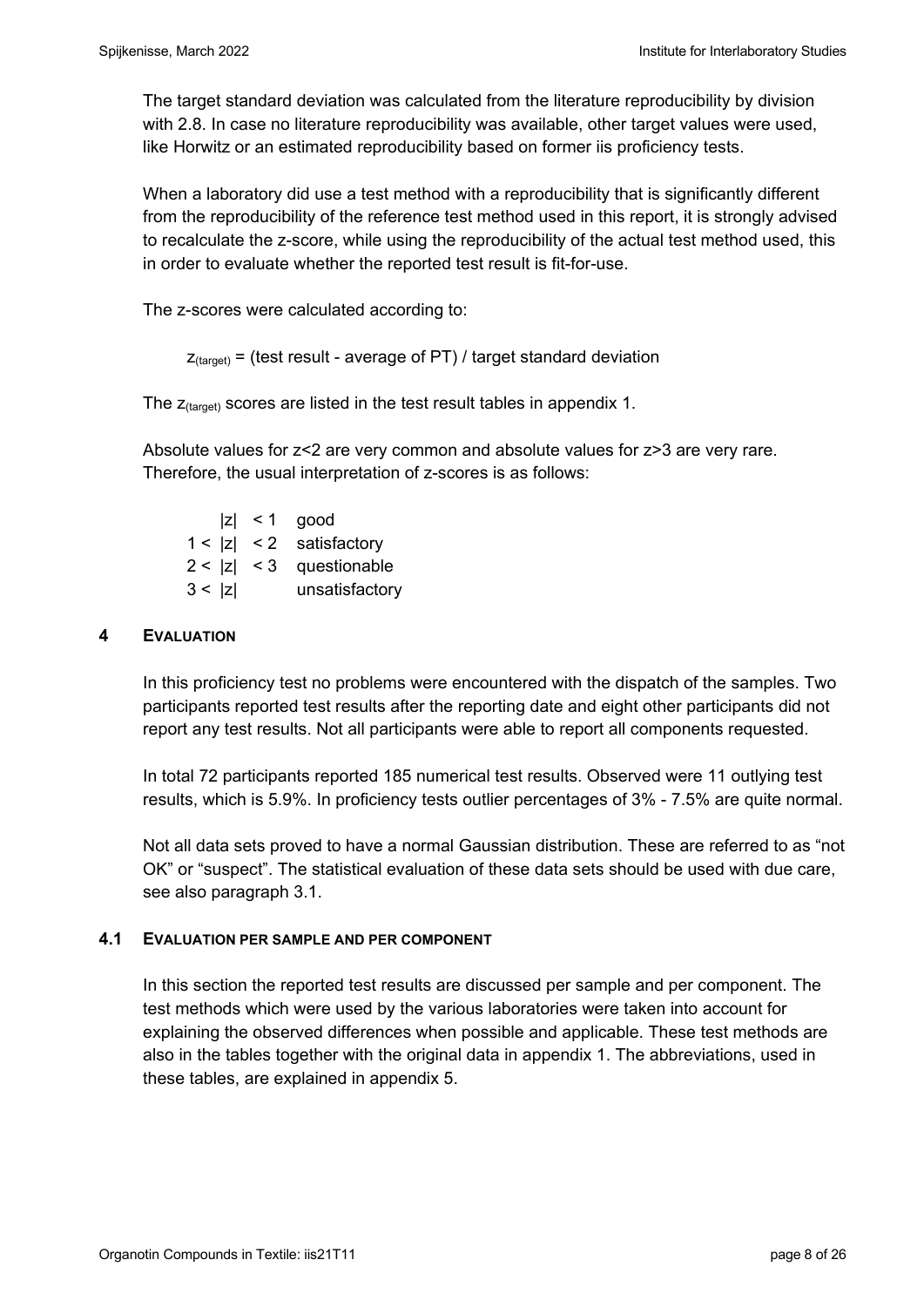For the determination of Organotin compounds in textile test method ISO/TS16179 is the most used test method. Unfortunately, test method ISO/TS16179 mentions for only three Organotin components precision data that varies greatly from one another (see table B.1 of ISO/TS16179:12) with MBT having an RSD of 23%. Therefore, we decided that in iis PTs on Organotin in Textile to compare all Organotin compounds with a target value of 23% for the evaluation of the test results. This means that the target reproducibility for each Organotin component will be 2.8 \* 23 \* mean PT /100.

#### **sample #21810**

Monomethyltin (MMT): This determination was problematic. Five statistical outliers were observed. The calculated reproducibility after rejection of the statistical outliers is not in agreement with the requirements of ISO/TS16179:12.

Dimethyltin (DMT): This determination was not problematic. Two statistical outliers were observed. The calculated reproducibility after rejection of the statistical outliers is in full agreement with the requirements of ISO/TS16179:12.

The concentrations reported for all other Organotin components were near or below the detection limit. Therefore, for these components no z-scores were calculated. See appendix 2 for the reported test results.

## **sample #21811**

Monobuthyltin (MBT): This determination was not problematic. Four statistical outliers were observed. The calculated reproducibility after rejection of the statistical outliers is in full agreement with the requirements of ISO/TS16179:12.

The concentrations reported for all other Organotin components were near or below the detection limit. Therefore, for these components no z-scores were calculated. See appendix 2 for the reported test results.

## **4.2 PERFORMANCE EVALUATION FOR THE GROUP OF LABORATORIES**

A comparison has been made between the estimated target reproducibility and the reproducibility as found for the group of participating laboratories. The number of significant test results, the average, the calculated reproducibility (2.8 \* standard deviation) and the target reproducibility derived from reference test method (in casu ISO/TS161719) are presented in the next tables.

| Component           | unit  |    | average | $2.8 * sd$ | R(lit) |
|---------------------|-------|----|---------|------------|--------|
| Monomethyltin (MMT) | mg/kg | 42 | 0.169   | 0.162      | 0.109  |
| Dimethyltin (DMT)   | mg/kg | 65 | 4.91    | 3.19       | 3.17   |

Table 5: reproducibilities of tests on sample #21810

| Component          | unit  |    | average           | $2.8 * sd$  | R(lit |
|--------------------|-------|----|-------------------|-------------|-------|
| Monobutyltin (MBT) | mg/kg | 67 | $4 -$<br>10.<br>. | フっち<br>. ن. | 7.84  |

Table 6: reproducibility of tests on sample #21811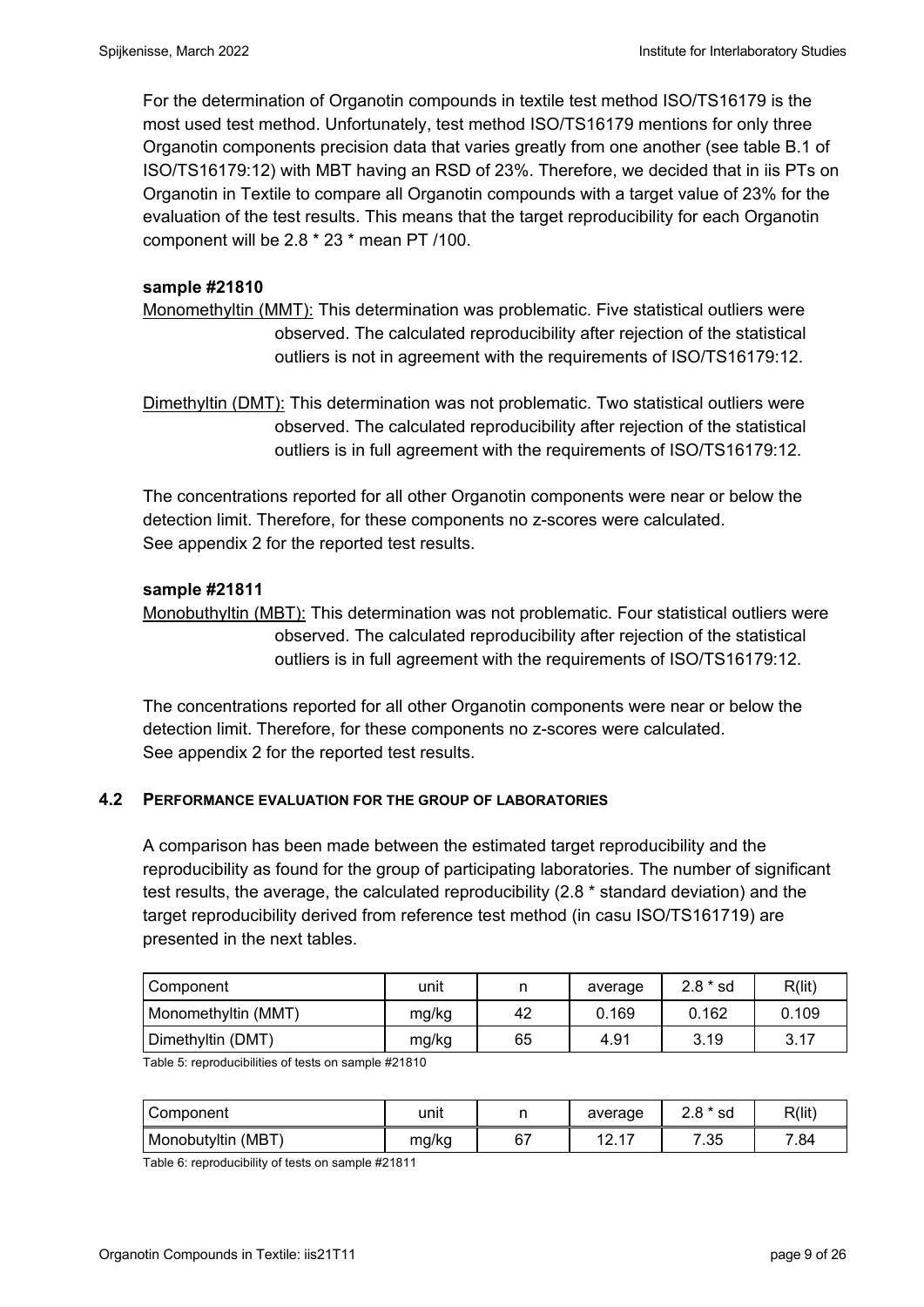Without further statistical calculations, it can be concluded that for two of the three detected components there is a good compliance of the group of participants with the reference test method. The problematic test has been discussed in paragraph 4.1.

## **4.3 COMPARISON OF THE PROFICIENCY TEST OF DECEMBER 2021 WITH PREVIOUS PTS**

|                                    | December<br>2021 | December<br>2020 | December<br>2019 | December<br>2018 | December<br>2017 |
|------------------------------------|------------------|------------------|------------------|------------------|------------------|
| Number of reporting laboratories   | 72               | 85               | 85               | 100              | 27               |
| Number of test results             | 185              | 247              | 317              | 415              | 67               |
| Number of statistical outliers     | 11               | 12               | 12               |                  | 6                |
| Percentage of statistical outliers | 5.9%             | 4.9%             | 3.8%             | 1.7%             | 9%               |

Table 7: comparison with previous proficiency tests

In proficiency tests, outlier percentages of 3% - 7.5% are quite normal.

The performance of the determinations of the proficiency test was compared, expressed as relative standard deviation (RSD) of the PTs, in the next table.

| Component           | December<br>2021 | December<br>2020 | December<br>2019 | December<br>2018 | $2017 -$<br>2016 | Reference<br>ISO16179 |
|---------------------|------------------|------------------|------------------|------------------|------------------|-----------------------|
| Monomethyltin (MMT) | 34%              |                  | 37%              |                  |                  | 23%                   |
| Dimethyltin (DMT)   | 23%              | --               | 22%              | 25-40%           | 38%              | 23%                   |
| Trimethyltin (TMT)  |                  | $-$              | 26%              |                  |                  | 23%                   |
| Monobutyltin (MBT)  | 22%              | 20-39%           | 33%              |                  | 37%              | 23%                   |
| Dibutyltin (DBT)    |                  | 18%              | 22%              | 21%              | 35%              | 23%                   |
| Tributyltin (TBT)   | --               | --               |                  | 29-31%           | 29%              | 23%                   |

Table 8: development of uncertainties of the proficiency tests over the years

The RSDs observed in this PT are in line with RSDs observed in previous iis PTs except at a very low Organotin concentration (MMT).

#### **4.4 EVALUATION OF ANALYTICAL DETAILS**

The participants were asked to provide some analytical details which are listed in appendix 3. Based on the reported answers the following can be summarized:

- 84% mentioned that they are ISO/IEC17025 accredited to determine the reported components.
- About half of the participants indicate to have used the samples as received and the other half further cut the samples prior to analysis.
- Most of the participants used between 0.5 1 grams of sample intake; 39% around 0.5 grams and 50% around 1 gram.
- 97% used Ultrasonic technique to extract/release the components from the samples.
- About 70% used a mixture of Methanol and Ethanol as extraction solvent, about 10% used other mixtures and about 20% used one solvent e.g. Hexane, Acetone or Ethanol.
- Almost all participants used an extraction/release time of 60 minutes, about 85% used an extraction/release temperature of 60°C, about 10% used a lower temperature.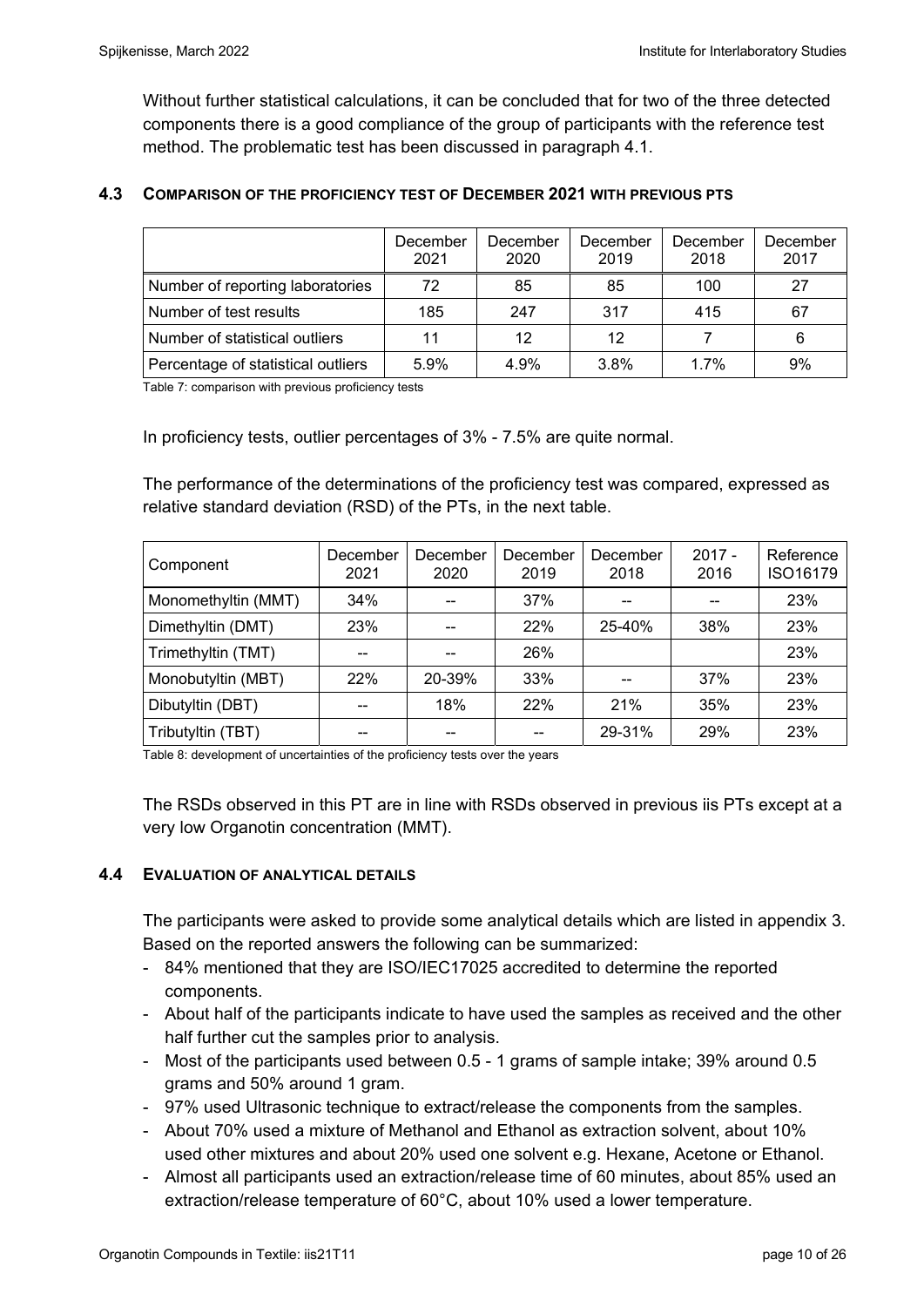- About 85% reported to observe a pH of 4.5 - 4.6. About 50% have adjusted the pH.

For Dimethyltin (DMT) and Monobutyltin (MBT) the calculated reproducibility is in full agreement with the requirements of the target reproducibility, therefore no separate statistical analysis has been performed.

### **5 DISCUSSION**

In this PT the average of the homogeneity test results are not in line with the average (consensus value) from the PT results. There are several reasons for this. First, the goal of the homogeneity testing is very different from the goal of the evaluation of the reported PT results. In order to prove the homogeneity of the PT samples, a test method is selected with a high precision (smallest variation). The accuracy (trueness) of the test method is less relevant.

Secondly, the homogeneity testing is done by one laboratory only. The test results of this (ISO/IEC 17025 accredited) laboratory will have a bias (systematic deviation) depending on the test method used. The desire to detect small variations between the PT samples leads to the use of a sensitive test method with high precision, which may be a test method with significant bias.

Also each test result reported by the laboratories that participate in the PT will have a bias. However, some will have a positive bias and others a negative bias. These different biases compensate each other in the PT average (consensus value). Therefore, the PT consensus value may deviate from the average of the homogeneity test. At the same time the accuracy of the PT consensus value is more reliable than the accuracy of the average of the results of the homogeneity test.

When the test results of this interlaboratory study were compared to the Oeko-Tex Standard 100 (see table 9), it could be noted that some laboratories would make a different decision about the acceptability of the textile.

Based on DMT sample #21810 would have been rejected for all classes by almost all reporting laboratories. Only one laboratory would have rejected the sample for class 1 and accepted it for the classes 2,3 and 4.

Seventy reporting laboratories would have rejected sample #21811 based on MBT for all classes. One laboratory would have rejected the sample for class 1 and accepted it for the classes 2,3 and 4.

|                                   | Class 1<br>Baby clothes | Class 2<br>Clothes direct<br>skin contact | Class 3<br>Clothes, no<br>direct contact<br>with skin | Class 4<br>Decoration<br>material |
|-----------------------------------|-------------------------|-------------------------------------------|-------------------------------------------------------|-----------------------------------|
| TBT, TPhT (mg/kg)                 | 0.5                     | 1.0                                       | 1.0                                                   | 1.0                               |
| Other Organotin compounds (mg/kg) | 1.0                     | 2.0                                       | 2.0                                                   | 2.0                               |

Table 9: Oeko-Tex® Standard 100 criteria for Organotin in textiles in EU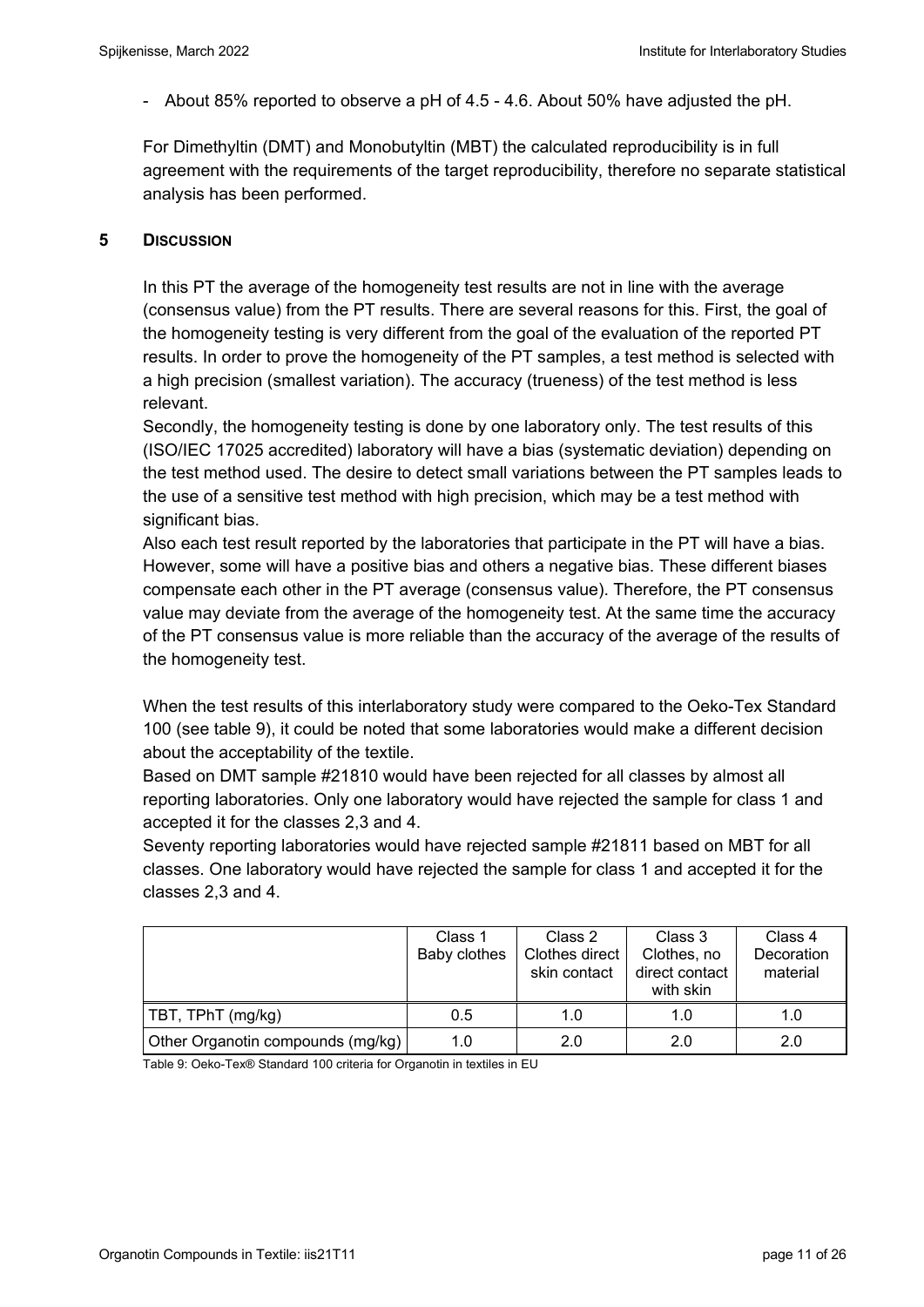### **6 CONCLUSION**

In this proficiency test for the determination of Organotin compounds in textile, it was noticed that the majority of the participants was able to detect and quantify the Organotin components Monomethyltin (MMT) and Dimethyltin (DMT) in sample #21810 and Monobutyltin (MBT) in sample #21811.

The quantification of Monomethyltin (MMT) in sample #21810 was more problematic. Please note that the consensus value is near the detection limit and thus much lower than the criteria according to the Ecolabelling.

Each participating laboratory will have to evaluate its performance in this study and decide about any corrective actions if necessary. Therefore, participation on a regular basis in this scheme could be helpful to improve the performance and the quality of the analytical results.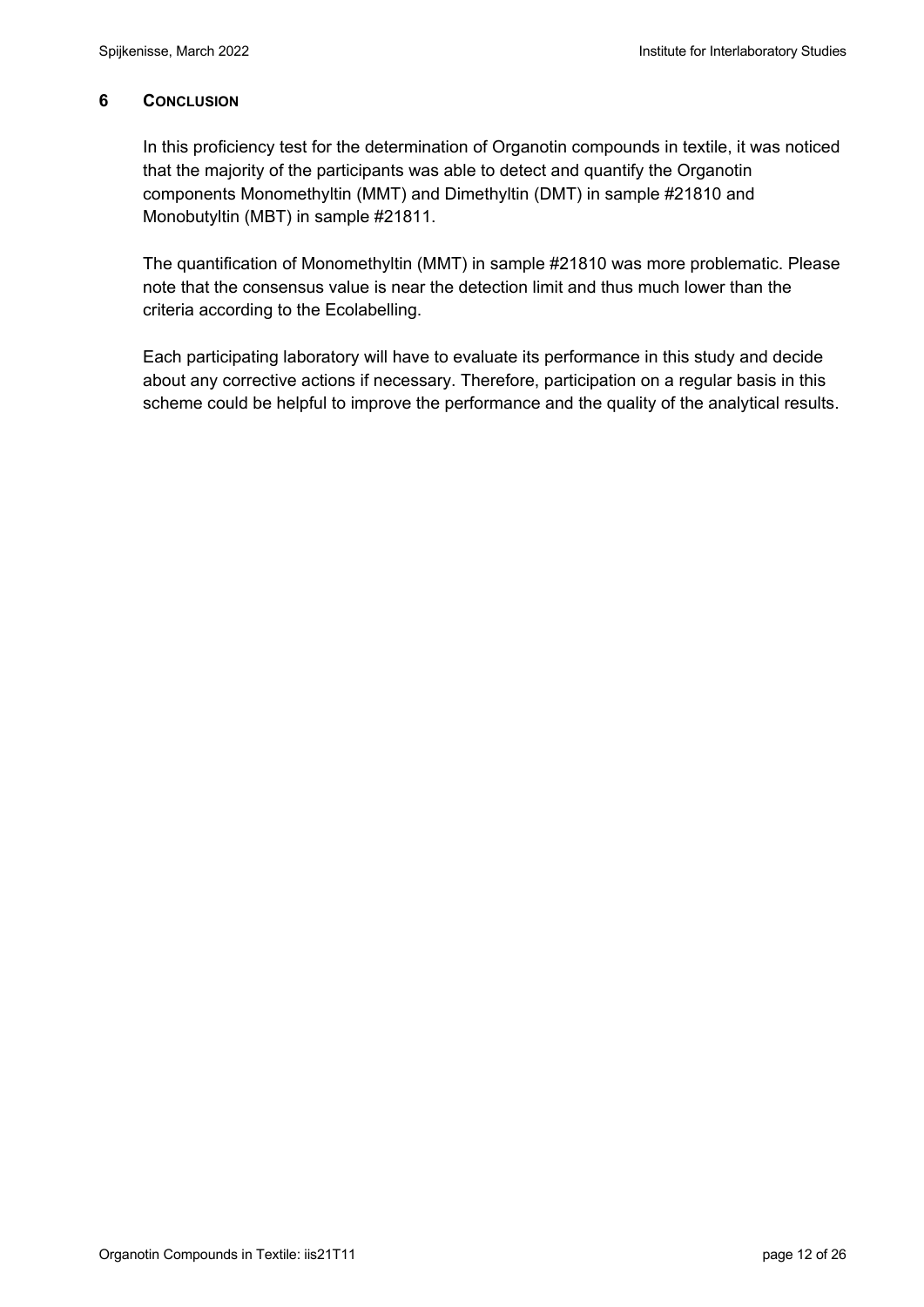#### **APPENDIX 1**

## Determination of Monomethyltin (MMT) on sample #21810; results in mg/kg

|      | lab method          | value          | mark       |         | z(targ) remarks                      |
|------|---------------------|----------------|------------|---------|--------------------------------------|
|      | 110 ISO17353        | 0.073          |            | -2.47   |                                      |
| 210  |                     | -----          |            | -----   |                                      |
|      | 339 In house        | < 0.1          |            |         |                                      |
|      |                     |                |            |         |                                      |
|      | 551 ISO/TS 16179    | 0.158          |            | $-0.28$ |                                      |
|      | 623 ISO/TS 16179    | 0.120          |            | $-1.26$ |                                      |
|      | 840 ISO/TS 16179    | < 0.2          | С          | -----   | First reported Not detected          |
|      | 841 ISO/TS 16179    | 50.2           |            | -----   |                                      |
|      |                     |                |            |         |                                      |
|      | 2108 In house       | 0.05           |            | $-3.06$ |                                      |
|      | 2115 In house       | 1              | C, R(0.01) |         | 21.40 First reported 1.41            |
|      | 2120 ISO22744-1     | 0.23           |            | 1.57    |                                      |
| 2129 |                     | 0.220          |            | 1.32    |                                      |
|      |                     |                |            |         |                                      |
|      | 2131 In house       | not detected   |            | -----   |                                      |
|      | 2135 ISO/TS 16179   | 0.329          |            | 4.12    |                                      |
|      | 2159 ISO/TS 16179   | 0.201          |            | 0.83    |                                      |
|      | 2165 ISO/TS 16179   | 0.133          |            | $-0.92$ |                                      |
|      |                     | 0.187          |            |         |                                      |
|      | 2241 ISO/TS 16179   |                |            | 0.47    |                                      |
|      | 2250 ISO/TS 16179   | 0.239          |            | 1.81    |                                      |
|      | 2255 ISO/TS 16179   | 0.14           |            | -0.74   |                                      |
| 2264 |                     | -----          |            |         |                                      |
|      |                     |                |            |         |                                      |
|      | 2265 ISO/TS 16179   | < 0.05         |            |         |                                      |
| 2289 |                     | -----          |            |         |                                      |
|      | 2293 ISO/TS 16179   | 6.268          | C, R(0.01) | 157.05  | First reported 8.594                 |
|      | 2297 ISO/TS 16179   | 0.18           |            | 0.29    |                                      |
|      |                     |                |            |         |                                      |
|      | 2310 ISO17353       | 0.18           |            | 0.29    |                                      |
|      | 2311 ISO/TS 16179   | 0.135          |            | -0.87   |                                      |
|      | 2320 ISO22744-1     | 0.399          | C, R(0.05) | 5.93    | First reported N.D.                  |
|      | 2330 ISO22744-1     | 0.195          |            | 0.67    |                                      |
|      |                     |                |            |         |                                      |
|      | 2350 ISO/TS 16179   | ${}_{0.2}$     |            | -----   |                                      |
|      | 2352 ISO/TS 16179   | 0.15           |            | $-0.49$ |                                      |
|      | 2357 ISO/TS 16179   | 0.13           |            | $-1.00$ |                                      |
|      | 2358 ISO/TS 16179   | 0.13           |            | $-1.00$ |                                      |
|      |                     |                |            |         |                                      |
|      | 2363 ISO/TS 16179   | 0.14           |            | $-0.74$ |                                      |
|      | 2365 ISO/TS 16179   | 0.193          |            | 0.62    |                                      |
|      | 2366 ISO/TS 16179   | $5 - 5$        |            | -----   |                                      |
|      | 2369 ISO/TS 16179   | 0.16           |            | $-0.23$ |                                      |
|      | 2370 ISO22744-1     | 0.151          |            | $-0.46$ |                                      |
|      |                     |                |            |         |                                      |
|      | 2374 ISO/TS 16179   | 0.142          |            | $-0.69$ |                                      |
|      | 2375 ISO22744-1     | 0.19           |            | 0.54    |                                      |
|      | 2378 ISO22744-1     | 0.15           |            | -0.49   |                                      |
|      | 2379 ISO/TS 16179   | 0.1808         |            | 0.31    |                                      |
|      |                     |                |            |         |                                      |
|      | 2380 ISO/TS 16179   | 0.17           |            | 0.03    |                                      |
|      | 2382 ISO/TS 16179   | 0.172          |            | 0.08    |                                      |
|      | 2386 ISO/TS 16179   | 50.2           |            | -----   |                                      |
|      | 2390 ISO17353       | 0.18           | С          | 0.29    | First reported Not Detected          |
| 2426 |                     | 1.132          | R(0.01)    | 24.80   |                                      |
|      | <b>ISO/TS 16179</b> |                |            |         |                                      |
| 2429 |                     | Not determined | С          |         | ----- First reported Not Detected    |
|      | 2452 ISO/TS 16179   | not determined |            | -----   |                                      |
| 2453 |                     | -----          |            | -----   |                                      |
|      | 2492 In house       | 0.128          |            | -1.05   |                                      |
|      |                     |                |            |         |                                      |
| 2511 |                     | -----          |            |         |                                      |
|      | 2532 ISO/TS 16179   | 0.18           |            | 0.29    |                                      |
| 2561 |                     | -----          |            | -----   |                                      |
| 2573 | <b>ISO/TS 16179</b> | 0.18           |            | 0.29    |                                      |
| 2590 |                     | -----          |            |         |                                      |
| 2591 |                     |                |            |         |                                      |
|      |                     | -----          |            |         |                                      |
| 2671 |                     |                |            |         |                                      |
| 2674 | ISO/TS 16179        | not applicable |            |         |                                      |
| 2678 |                     | -----          |            |         |                                      |
| 2737 |                     | -----          |            |         |                                      |
|      |                     |                |            |         |                                      |
| 2743 | <b>ISO/TS 16179</b> | 0.3244         |            | 4.01    |                                      |
| 2864 |                     | -----          |            |         |                                      |
| 2892 |                     | -----          |            | -----   |                                      |
|      | 2910 ISO/TS 16179   | 0.143          |            | -0.67   |                                      |
|      |                     |                |            |         |                                      |
| 2912 |                     | -----          |            | -----   |                                      |
|      | 2947 In house       | 0.12           | С          |         | -1.26 First reported not detected    |
| 2953 |                     |                | W          | -----   | Test result withdrawn, reported 1.76 |
| 2959 |                     |                |            |         |                                      |
|      |                     |                |            |         |                                      |
| 2976 |                     | -----          |            | -----   |                                      |
| 2982 | <b>ISO/TS 16179</b> | 0.119          |            | $-1.28$ |                                      |
| 3116 |                     | -----          |            | -----   |                                      |
| 3154 |                     | -----          |            | -----   |                                      |
|      |                     |                |            | $-0.22$ |                                      |
|      | 3172 ISO/TS 16179   | 0.16044        |            |         |                                      |
| 3176 | In house            | 0.42           | R(0.05)    | 6.47    |                                      |
|      | 3197 ISO17353       | 0.13           |            | $-1.00$ |                                      |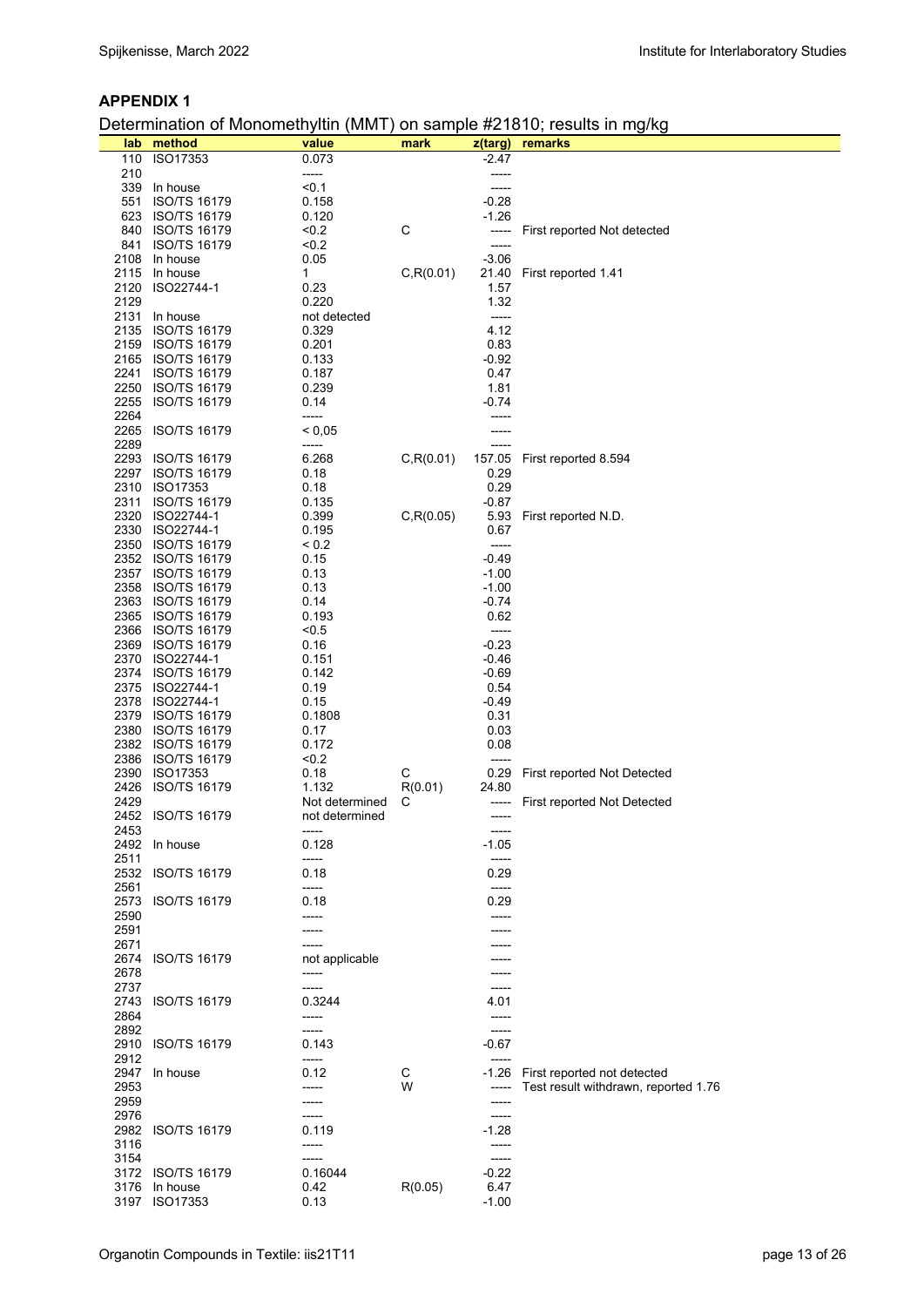|      | lab method                                                                                                            | value                                                                 | mark    | $z$ (targ) | remarks |
|------|-----------------------------------------------------------------------------------------------------------------------|-----------------------------------------------------------------------|---------|------------|---------|
| 3210 | In house                                                                                                              | 0.13                                                                  |         | $-1.00$    |         |
| 3214 | <b>ISO/TS 16179</b>                                                                                                   | < 0.1                                                                 |         | -----      |         |
| 3220 |                                                                                                                       | -----                                                                 |         | -----      |         |
| 3228 | <b>ISO/TS 16179</b>                                                                                                   | 0.138                                                                 |         | $-0.79$    |         |
| 3230 |                                                                                                                       | -----                                                                 |         | -----      |         |
| 3237 | <b>ISO/TS 16179</b>                                                                                                   | 0.33                                                                  |         | 4.15       |         |
|      | normality<br>n<br>outliers<br>mean $(n)$<br>st.dev. $(n)$<br>R(calc.)<br>st.dev.(ISO/TS16179:12)<br>R(ISO/TS16179:12) | not OK<br>42<br>5<br>0.1688<br>0.05780<br>0.1618<br>0.03884<br>0.1087 | RSD=34% |            |         |



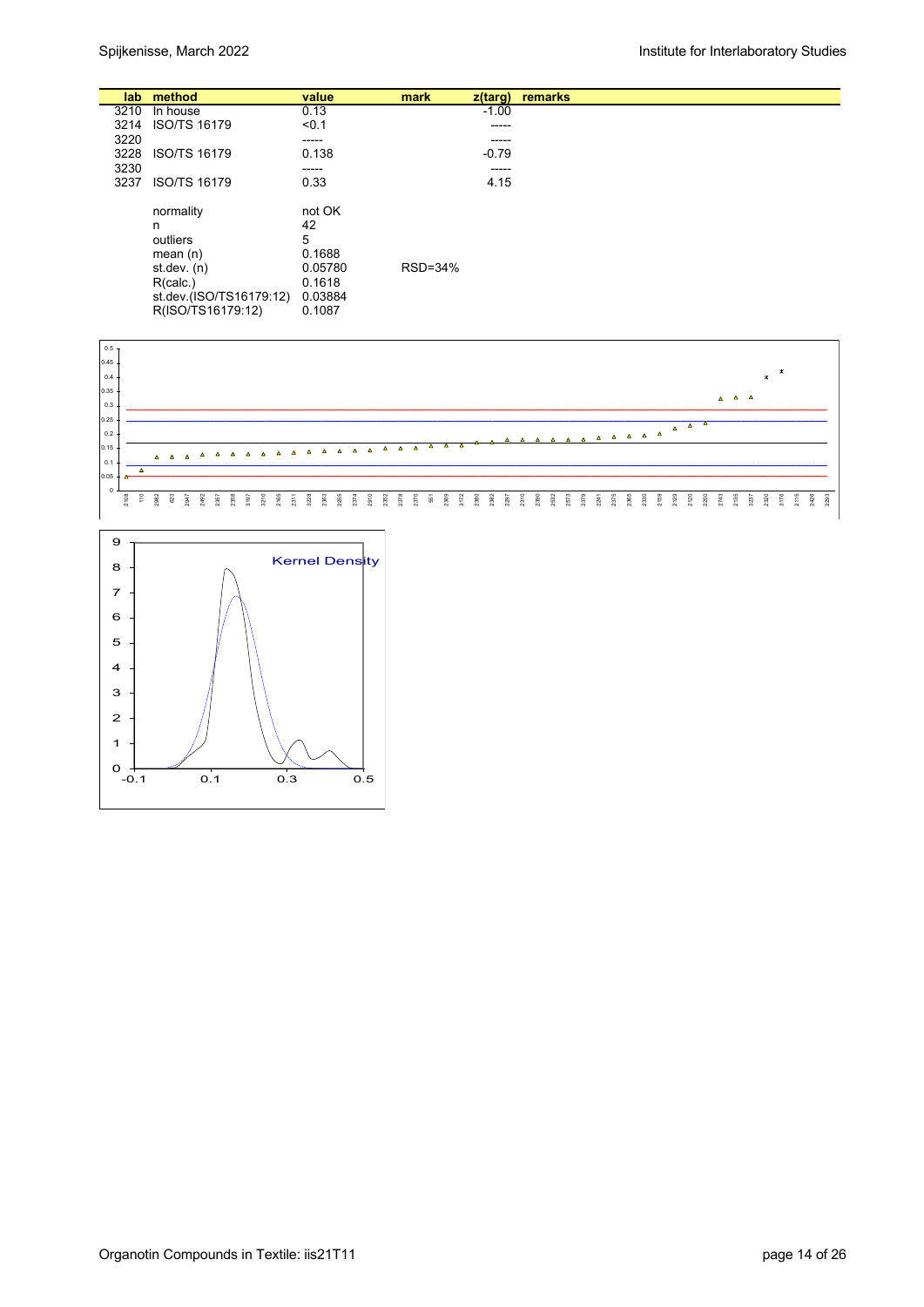# Determination of Dimethyltin (DMT) on sample #21810; results in mg/kg

| lab          | method                               | value          | mark    | z(targ)            | remarks                    |
|--------------|--------------------------------------|----------------|---------|--------------------|----------------------------|
|              | 110 ISO17353                         | 3.867          | C       |                    | -0.93 First reported 1.289 |
| 210          |                                      | -----          |         | -----              |                            |
|              | 339 In house                         | 3.71           |         | $-1.07$            |                            |
| 551          | <b>ISO/TS 16179</b>                  | 4.12           |         | $-0.70$            |                            |
|              | 623 ISO/TS 16179                     | 3.850          |         | $-0.94$            |                            |
|              | 840 ISO/TS 16179                     | 6.66           |         | 1.54               |                            |
| 841          | <b>ISO/TS 16179</b>                  | 6.30           |         | 1.23               |                            |
|              | 2108 In house                        | 2.42           |         | $-2.21$            |                            |
|              | 2115 In house                        | 6.07           |         | 1.02               |                            |
| 2129         | 2120 ISO22744-1                      | 5.0<br>4.260   |         | 0.08               |                            |
|              | 2131 In house                        | 1.87           |         | $-0.58$<br>$-2.69$ |                            |
|              | 2135 ISO/TS 16179                    | 9.50           | R(0.05) | 4.06               |                            |
| 2159         | <b>ISO/TS 16179</b>                  | 6.464          |         | 1.37               |                            |
|              | 2165 ISO/TS 16179                    | 4.921          |         | 0.01               |                            |
|              | 2241 ISO/TS 16179                    | 5.846          |         | 0.82               |                            |
|              | 2250 ISO/TS 16179                    | 6.309          |         | 1.23               |                            |
|              | 2255 ISO/TS 16179                    | 3.49           |         | $-1.26$            |                            |
| 2264         |                                      | -----          |         | -----              |                            |
|              | 2265 ISO/TS 16179                    | 2.15           |         | $-2.45$            |                            |
|              | 2289 ISO/TS 16179                    | 4.59           |         | $-0.29$            |                            |
|              | 2293 ISO/TS 16179                    | 4.894          |         | $-0.02$            |                            |
|              | 2297 ISO/TS 16179                    | 4.79           |         | $-0.11$            |                            |
|              | 2310 ISO17353                        | 7.08           |         | 1.92               |                            |
|              | 2311 ISO/TS 16179<br>2320 ISO22744-1 | 6.494<br>3.890 |         | 1.40<br>$-0.91$    |                            |
|              | 2330 ISO22744-1                      | 6.663          |         | 1.55               |                            |
|              | 2350 ISO/TS 16179                    | 5.703          |         | 0.70               |                            |
|              | 2352 ISO/TS 16179                    | 4.89           |         | $-0.02$            |                            |
|              | 2357 ISO/TS 16179                    | 4.77           |         | $-0.13$            |                            |
|              | 2358 ISO/TS 16179                    | 4.852          |         | $-0.06$            |                            |
|              | 2363 ISO/TS 16179                    | 4.88           |         | $-0.03$            |                            |
|              | 2365 ISO/TS 16179                    | 4.928          |         | 0.01               |                            |
|              | 2366 ISO/TS 16179                    | 5.2            |         | 0.25               |                            |
|              | 2369 ISO/TS 16179                    | 5.06           |         | 0.13               |                            |
|              | 2370 ISO22744-1                      | 4.94           |         | 0.02               |                            |
|              | 2374 ISO/TS 16179                    | 4.601          |         | $-0.28$            |                            |
|              | 2375 ISO22744-1                      | 6.5            |         | 1.40               |                            |
|              | 2378 ISO22744-1<br>2379 ISO/TS 16179 | 4.95<br>3.7886 |         | 0.03<br>$-1.00$    |                            |
|              | 2380 ISO/TS 16179                    | 4.78           |         | $-0.12$            |                            |
|              | 2382 ISO/TS 16179                    | 4.923          |         | 0.01               |                            |
|              | 2386 ISO/TS 16179                    | 5.860          |         | 0.84               |                            |
|              | 2390 ISO17353                        | 4.469          | С       | $-0.39$            | First reported 1.155       |
|              | 2426 ISO/TS 16179                    | 4.895          |         | $-0.02$            |                            |
| 2429         |                                      | 4.751          |         | -0.14              |                            |
|              | 2452 ISO/TS 16179                    | -----          |         | -----              |                            |
| 2453         |                                      |                |         |                    |                            |
|              | 2492 In house                        | 5.233          |         | 0.28               |                            |
| 2511         |                                      | -----          |         | -----              |                            |
|              | 2532 ISO/TS 16179                    | 5.22           |         | 0.27               |                            |
| 2561<br>2573 | <b>ISO/TS 16179</b>                  | -----<br>5.01  |         | -----<br>0.08      |                            |
| 2590         | <b>ISO/TS 16179</b>                  | 4.180          |         | $-0.65$            |                            |
| 2591         |                                      | -----          |         | -----              |                            |
|              | 2671 ISO/TS 16179                    | 20.52          | R(0.01) | 13.80              |                            |
|              | 2674 ISO/TS 16179                    | 5.296          |         | 0.34               |                            |
| 2678         |                                      | -----          |         | -----              |                            |
|              | 2737 ISO/TS 16179                    | 3.9            |         | $-0.90$            |                            |
| 2743         | <b>ISO/TS 16179</b>                  | 6.0778         |         | 1.03               |                            |
| 2864         |                                      | -----          |         | -----              |                            |
|              | 2892 ISO/TS 16179                    | 7.122          |         | 1.95               |                            |
|              | 2910 ISO/TS 16179                    | 4.93           |         | 0.01               |                            |
| 2912         |                                      | -----          |         | -----              |                            |
| 2953         | 2947 In house                        | 5.59<br>-----  |         | 0.60<br>-----      |                            |
|              | 2959 ISO/TS 16179                    | 4.004          |         | $-0.81$            |                            |
|              | 2976 ISO/TS 16179                    | 6.2300         |         | 1.16               |                            |
|              | 2982 ISO/TS 16179                    | 2.611          |         | $-2.04$            |                            |
|              | 3116 ISO/TS 16179                    | 2.736          |         | $-1.93$            |                            |
|              | 3154 ISO/TS 16179                    | 4.80           |         | $-0.10$            |                            |
|              | 3172 ISO/TS 16179                    | 6.2631         |         | 1.19               |                            |
|              | 3176 In house                        | 5.6            | С       | 0.61               | First reported 12.54       |
|              | 3197 ISO17353                        | 4.24           |         | $-0.60$            |                            |
|              | 3210 In house                        | 5.52           |         | 0.54               |                            |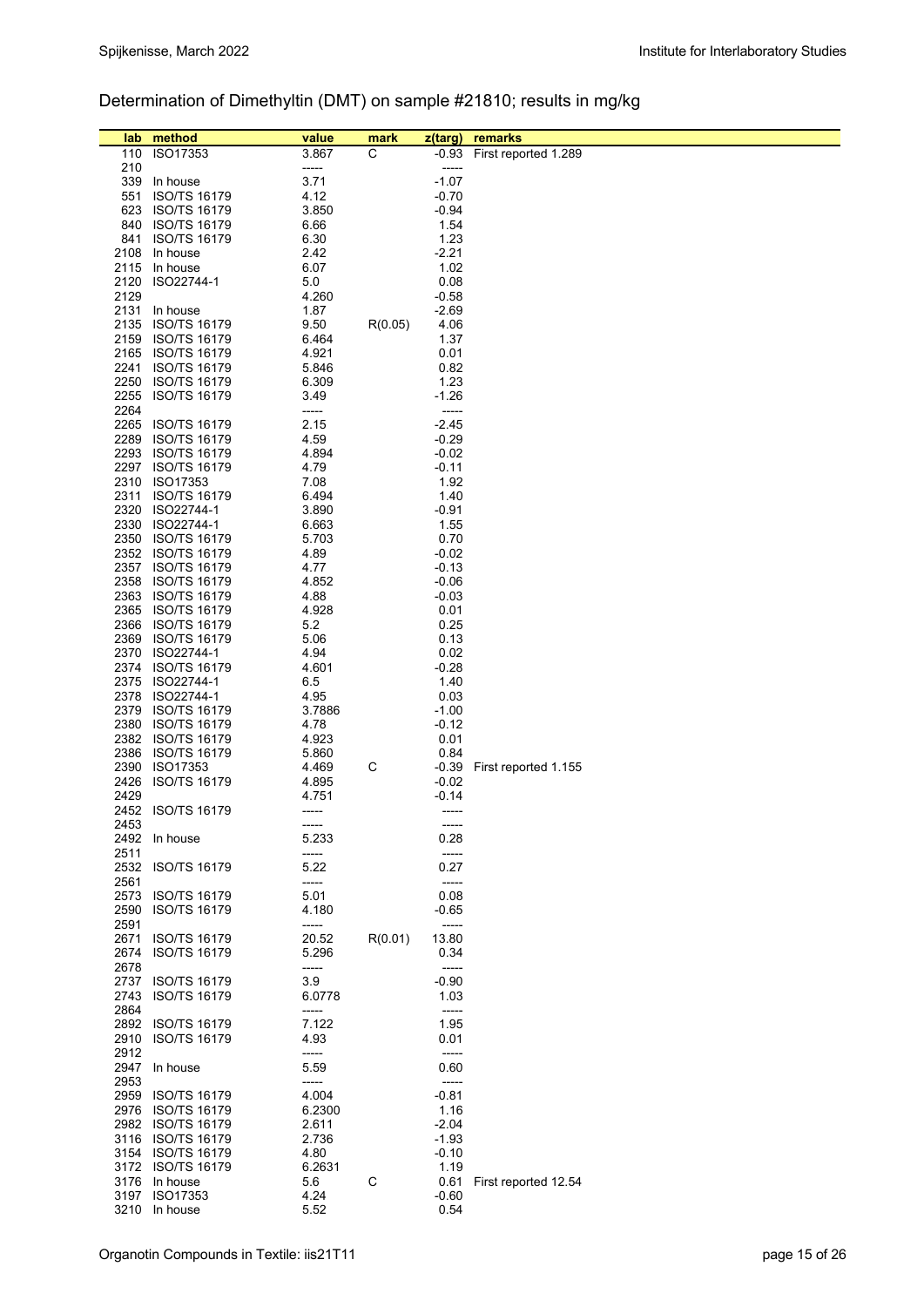|      | lab method                                                                                                            | value                                                             | mark    | $z$ (targ) | remarks                  |
|------|-----------------------------------------------------------------------------------------------------------------------|-------------------------------------------------------------------|---------|------------|--------------------------|
| 3214 | <b>ISO/TS 16179</b>                                                                                                   | 4.583                                                             |         | $-0.29$    |                          |
| 3220 |                                                                                                                       | -----                                                             |         | -----      |                          |
| 3228 | <b>ISO/TS 16179</b>                                                                                                   | 4.81                                                              |         | $-0.09$    |                          |
| 3230 |                                                                                                                       | -----                                                             |         | -----      |                          |
| 3237 | <b>ISO/TS 16179</b>                                                                                                   | 5.06                                                              | C       |            | 0.13 First reported 7.22 |
|      | normality<br>n<br>outliers<br>mean $(n)$<br>st.dev. $(n)$<br>R(calc.)<br>st.dev.(ISO/TS16179:12)<br>R(ISO/TS16179:12) | OK<br>65<br>2<br>4.9148<br>1.13940<br>3.1903<br>1.13041<br>3.1652 | RSD=23% |            |                          |



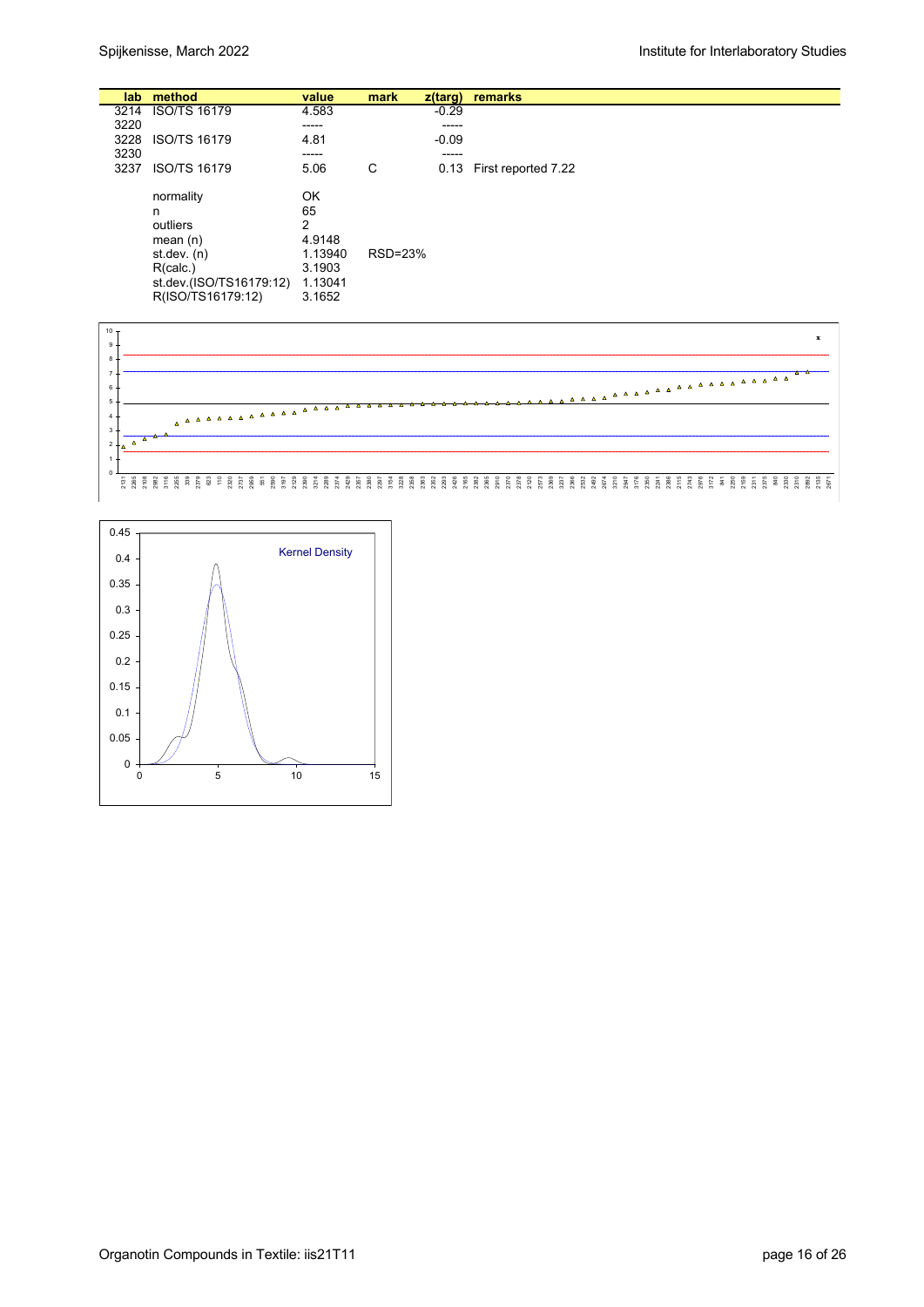# Determination of Monobutyltin (MBT) on sample #21811; results in mg/kg

| lab<br>110   | method<br>ISO17353                       | value<br>9.236  | mark       | z(targ)<br>$-1.05$ | remarks                     |
|--------------|------------------------------------------|-----------------|------------|--------------------|-----------------------------|
| 210          |                                          | -----           |            | -----              |                             |
| 339          | In house                                 | 11.6            |            | $-0.20$            |                             |
| 551          | ISO/TS 16179                             | 16.01           |            | 1.37               |                             |
| 623          |                                          | 14.075          |            | 0.68               |                             |
|              | 840 ISO/TS 16179                         | 11.73           |            | -0.16              |                             |
|              | 841 ISO/TS 16179                         | 11.63           |            | $-0.19$            |                             |
|              | 2108 In house                            | 6.40            |            | $-2.06$            |                             |
|              | 2115 In house                            | 17.44           |            | 1.88               |                             |
|              | 2120 ISO22744-1                          | 10.8            |            | -0.49              |                             |
| 2129         |                                          | 14.785          |            | 0.93               |                             |
|              | 2131 In house                            | 6.42            |            | $-2.05$            |                             |
|              | 2135 ISO/TS 16179                        | 42.91           | R(0.01)    | 10.98              |                             |
|              | 2159 ISO/TS 16179                        | 13.157          |            | 0.35               |                             |
|              | 2165 ISO/TS 16179                        | 11.92           |            | $-0.09$            |                             |
|              | 2241 ISO/TS 16179                        | 12.755          |            | 0.21               |                             |
|              | 2250 ISO/TS 16179                        | 16.345          |            | 1.49               |                             |
|              | 2255 ISO/TS 16179                        | 14.1            |            | 0.69               |                             |
| 2264         |                                          | -----           |            | -----              |                             |
|              | 2265 ISO/TS 16179                        | 12.43           |            | 0.09               |                             |
|              | 2289 ISO/TS 16179                        | 11.78           |            | $-0.14$            |                             |
|              | 2293 ISO/TS 16179                        | 9.831           |            | $-0.84$            |                             |
|              | 2297 ISO/TS 16179                        | 10.23           |            | -0.69              |                             |
|              | 2310 ISO17353                            | 14.2            |            | 0.72               |                             |
|              | 2311 ISO/TS 16179                        | 13.798          |            | 0.58               |                             |
|              | 2320 ISO22744-1                          | 14.662          |            | 0.89               |                             |
|              | 2330 ISO22744-1                          | 14.246          |            | 0.74               |                             |
|              | 2350 ISO/TS 16179                        | 10.057          |            | -0.76              |                             |
|              | 2352 ISO/TS 16179                        | 11.19           |            | $-0.35$            |                             |
|              | 2357 ISO/TS 16179                        | 11.01           |            | $-0.42$            |                             |
|              | 2358 ISO/TS 16179                        | 11.39           |            | $-0.28$            |                             |
|              | 2363 ISO/TS 16179                        | 11.15           |            | $-0.37$            |                             |
|              | 2365 ISO/TS 16179                        | 11.207          |            | $-0.35$            |                             |
|              | 2366 ISO/TS 16179                        | 11.5            | С          | -0.24              | First reported $<$ 0.5      |
|              | 2369 ISO/TS 16179                        | 10.71           |            | $-0.52$            |                             |
|              | 2370 ISO17353                            | 10.8            |            | $-0.49$            |                             |
|              | 2374 ISO/TS 16179<br>2375 ISO22744-1     | 10.802          |            | $-0.49$<br>0.26    |                             |
|              | 2378 ISO22744-1                          | 12.9<br>11.24   |            | $-0.33$            |                             |
|              | 2379 ISO/TS 16179                        | 12.0818         |            | $-0.03$            |                             |
|              | 2380 ISO/TS 16179                        | 11.78           |            | $-0.14$            |                             |
|              | 2382 ISO/TS 16179                        | 11.196          |            | $-0.35$            |                             |
| 2386         |                                          | 8.992           |            | $-1.14$            |                             |
|              | 2390 ISO17353                            | 9.66            |            | $-0.90$            |                             |
| 2426         | <b>ISO/TS 16179</b>                      | 13.770          |            | 0.57               |                             |
| 2429         |                                          | 11.808          |            | -0.13              |                             |
|              | 2452 ISO/TS 16179                        | 11.289          |            | $-0.32$            |                             |
|              | 2453 In house                            | 1.014           | C, R(0.01) |                    | -3.99 First reported 221.03 |
|              | 2492 In house                            | 14.013          |            | 0.66               |                             |
| 2511         | <b>ISO/TS 16179</b>                      | 9.4142          |            | $-0.99$            |                             |
| 2532         | ISO/TS 16179                             | 17.99           |            | 2.08               |                             |
| 2561         |                                          | -----           |            | -----              |                             |
| 2573         | <b>ISO/TS 16179</b>                      | 14.39           |            | 0.79               |                             |
| 2590         | <b>ISO/TS 16179</b>                      | 6.740           |            | -1.94              |                             |
| 2591         |                                          | -----           |            | -----              |                             |
| 2671         | <b>ISO/TS 16179</b>                      | 23.47           | R(0.01)    | 4.03               |                             |
| 2674<br>2678 | <b>ISO/TS 16179</b>                      | 11.922          |            | -0.09              |                             |
|              |                                          | -----           |            | -----              |                             |
| 2743         | 2737 ISO/TS 16179<br><b>ISO/TS 16179</b> | 10.4<br>12.9554 |            | $-0.63$<br>0.28    |                             |
|              | 2864 ISO/TS 16179                        | 17.79           |            | 2.01               |                             |
|              | 2892 ISO/TS 16179                        | 15.200          |            | 1.08               |                             |
|              | 2910 ISO/TS 16179                        | 11.80           |            | $-0.13$            |                             |
| 2912         |                                          | -----           |            | -----              |                             |
|              | 2947 In house                            | 5.28            |            | $-2.46$            |                             |
| 2953         |                                          | -----           |            | -----              |                             |
|              | 2959 ISO/TS 16179                        | 11.51           |            | $-0.24$            |                             |
|              | 2976 ISO/TS 16179                        | 14.2457         |            | 0.74               |                             |
|              | 2982 ISO/TS 16179                        | 14.435          |            | 0.81               |                             |
|              | 3116 ISO/TS 16179                        | 27.0            | C, R(0.01) | 5.30               | First reported 24.01        |
|              | 3154 ISO/TS 16179                        | 9.46            |            | -0.97              |                             |
|              | 3172 ISO/TS 16179                        | 13.982          |            | 0.65               |                             |
|              | 3176 ISO22744-1                          | 16.4            | С          | 1.51               | First reported 22.66        |
|              | 3197 ISO17353                            | 17.15           |            | 1.78               |                             |
|              | 3210 In house                            | 10.92           |            | $-0.45$            |                             |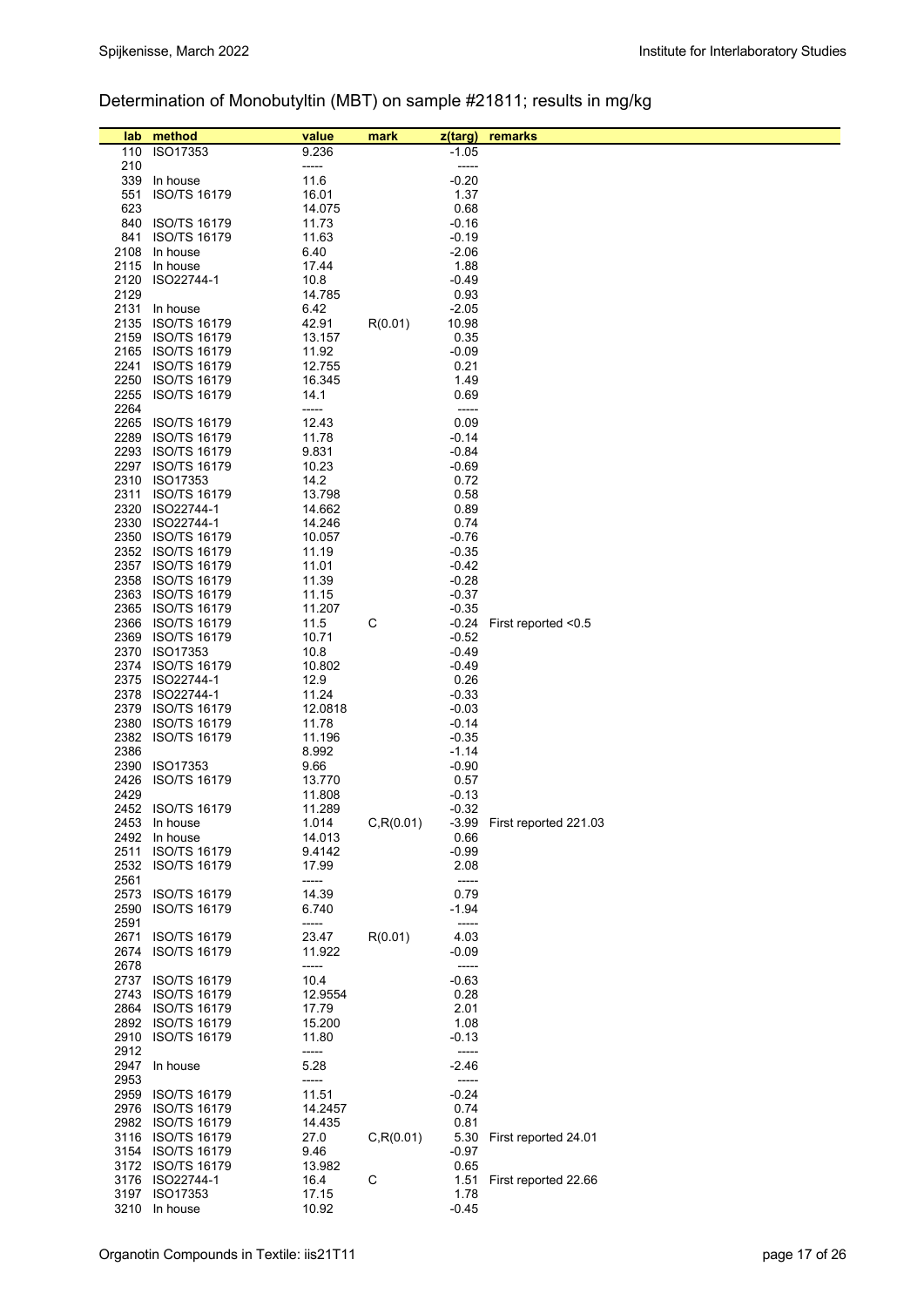|      | lab method                                                                                                            | value                                                              | mark    | z(targ) | remarks              |
|------|-----------------------------------------------------------------------------------------------------------------------|--------------------------------------------------------------------|---------|---------|----------------------|
|      | 3214 ISO/TS 16179                                                                                                     | 11.552                                                             |         | $-0.22$ |                      |
| 3220 |                                                                                                                       | -----                                                              |         | -----   |                      |
| 3228 | <b>ISO/TS 16179</b>                                                                                                   | 11.5                                                               |         | $-0.24$ |                      |
| 3230 |                                                                                                                       | -----                                                              |         | -----   |                      |
| 3237 | <b>ISO/TS 16179</b>                                                                                                   | 12.46                                                              | C       | 0.10    | First reported 21.78 |
|      | normality<br>n<br>outliers<br>mean $(n)$<br>st.dev. $(n)$<br>R(calc.)<br>st.dev.(ISO/TS16179:12)<br>R(ISO/TS16179:12) | ΟK<br>67<br>4<br>12.1735<br>2.62592<br>7.3526<br>2.79990<br>7.8397 | RSD=22% |         |                      |



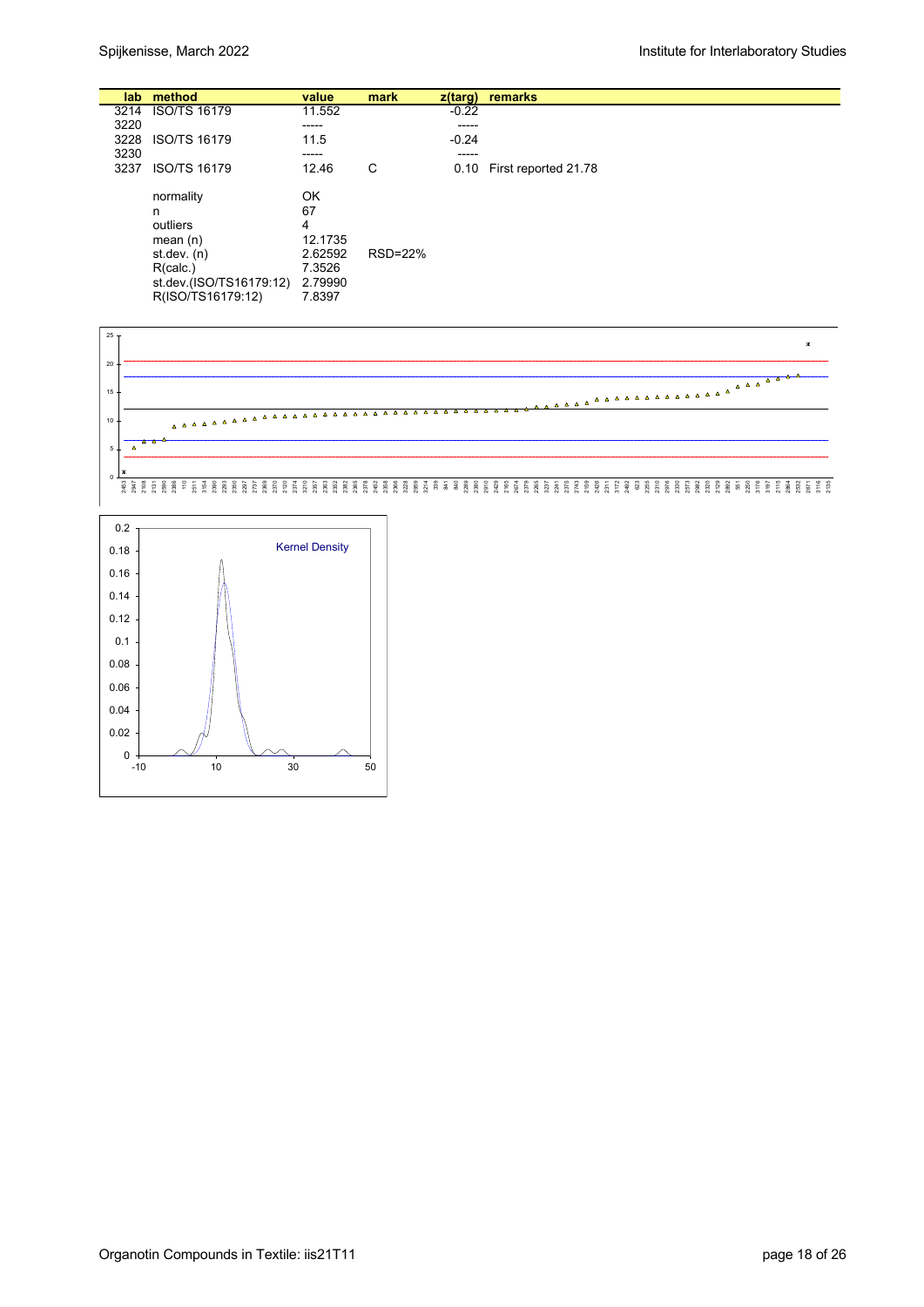#### **APPENDIX 2**

#### Determination of other Organotin components on sample #21810; results in mg/kg

TMT = Trimethyltin / TPT = Tripropyltin / MBT = Monobutyltin / DBT = Dibutyltin / TBT = Tributyltin TeBT = Tetrabutyltin / MOT = Monooctyltin / DOT = Dioctyltin / TOT = Trioctyltin / DPhT = Diphenyltin / TPhT = Triphenyltin TCyHT = Tricyclohexyltin

|                              | lab TMT      | <b>TPT</b>       | <b>MBT</b>       | <b>DBT</b>        | TBT              | <b>TeBT</b>      | <b>MOT</b>       | <b>DOT</b>       | <b>TOT</b>       | <b>DPhT</b>      | <b>TPhT</b>      | <b>TCyHT</b>     |
|------------------------------|--------------|------------------|------------------|-------------------|------------------|------------------|------------------|------------------|------------------|------------------|------------------|------------------|
|                              | 110 not det  | not det          | not det          | not det           | not det          | not det          | not det          | not det          | not det          | not det          | not det          | not det          |
| $210$ -----                  |              | -----            | -----            | $-----$           | $-----$          | -----            | -----            | -----            | -----            | -----            | -----            | -----            |
| $339$ -----                  |              | < 0.1            | < 0.1            | < 0.1             | < 0.1            | < 0.1            | < 0.1            | < 0.1            | < 0.1            | < 0.1            | $0.1$            | < 0.1            |
| 551 -----                    |              | -----            | -----            | -----             | $-----$          | -----            | -----            | -----            | -----            | -----            | -----            | -----            |
|                              | 623 not det  | not det          | not det          | not det           | not det          | not det          | not det          | not det          | not det          | not det          | not det          | not det          |
|                              | 840 not det  | not det          | not det          | not det           | not det          | not det          | not det          | not det          | not det          | not det          | not det          | not det          |
| $841 \le 0.2$                |              | < 0.2            | < 0.2            | < 0.2             | < 0.2            | < 0.2            | < 0.2            | < 0.2            | < 0.2            | 0.2              | < 0.2            | 0.2              |
| 2108 -----                   |              | -----            | -----            | -----             | -----            | -----            | -----            | -----            | -----            | -----            | -----            | -----            |
| $2115$ -----                 |              | -----            | -----            | -----             | -----            | -----            | -----            | -----            | -----            | -----            | -----            | -----            |
|                              | 2120 < 0.20  | < 0,20           | < 0,20           | ${}_{0,20}$       | ${}< 0,20$       | < 0,20           | < 0,20           | < 0,20           | < 0,20           | < 0,20           | < 0,20           | < 0.20           |
| 2129 -----                   |              | -----            | -----            | -----             | -----            | -----            | -----            | -----            | -----            | -----            | -----            | -----            |
| $2135$ -----                 | 2131 not det | not det<br>----- | not det<br>----- | not det<br>-----  | not det<br>----- | not det<br>----- | not det<br>----- | not det<br>----- | not det<br>----- | not det<br>----- | not det<br>----- | not det<br>----- |
| $2159$ <0,05                 |              | < 0.05           | < 0.05           | < 0.05            | < 0.05           | < 0.05           | < 0.05           | < 0,05           | < 0.05           | < 0.05           | < 0.05           | < 0.05           |
| $2165$ -----                 |              | -----            | not det          | not det           | not det          | not det          | not det          | not det          | -----            | -----            | not det          | not det          |
| 2241 -----                   |              | -----            | < 0.05           | < 0.05            | < 0.05           | < 0.05           | < 0.05           | < 0.05           | -----            | < 0.05           | < 0.05           | < 0.05           |
| 2250 -----                   |              | -----            | -----            | -----             | -----            | -----            | -----            | -----            | -----            | -----            | -----            | -----            |
|                              | 2255 Not det | Not det          | Not det          | Not det           | Not det          | Not det          | Not det          | Not det          | Not det          | Not det          | Not det          | Not det          |
| 2264 -----                   |              | -----            | -----            | -----             | -----            | -----            | -----            | -----            | -----            | -----            | -----            | -----            |
|                              | 2265 < 0.05  | < 0.05           | < 0.05           | < 0.05            | ${}_{0.05}$      | < 0.05           | < 0.05           | < 0.05           | < 0.05           | ${}_{0.05}$      | < 0.05           | < 0.05           |
| 2289 -----                   |              | -----            | -----            | -----             | $-----$          | -----            | -----            | -----            | -----            | -----            | -----            | -----            |
| 2293 6.541                   |              | not det          | not det          | not det           | not det          | not det          | not det          | not det          | not det          | not det          | not det          | not det          |
| 2297 nd                      |              | nd               | nd               | nd                | nd               | nd               | nd               | nd               | nd               | nd               | nd               | nd               |
|                              | 2310 Not det | Not det          | Not det          | Not det           | Not det          | Not det          | Not det          | Not det          | Not det          | Not det          | Not det          | Not det          |
|                              | 2311 Not det | Not det          | Not det          | Not det           | Not det          | Not det          | Not det          | Not det          | Not det          | Not det          | Not det          | Not det          |
| 2320 N.D                     |              | N.D              | N.D              | N.D               | N.D              | N.D              | N.D              | N.D              | N.D              | N.D              | N.D              | N.D              |
|                              | 2330 Not det | Not det          | Not det          | Not det           | Not det          | Not det          | Not det          | Not det          | Not det          | Not det          | Not det          | Not det          |
| 2350 < 0.2                   |              | ${}_{0.2}$       | ${}_{0.2}$       | ${}_{0.2}$        | ${}_{0.2}$       | ${}_{0.2}$       | ${}_{0.2}$       | ${}_{0.2}$       | ${}_{0.2}$       | ${}_{0.2}$       | ${}_{0.2}$       | ${}_{0.2}$       |
| 2352 -----                   |              | -----            | -----            | -----             | -----            | -----            | -----            | -----            | -----            | -----            | -----            | -----            |
| 2357 -----                   |              | -----            | -----            | -----             | -----            | -----            | -----            | -----            | -----            | -----            | -----            | -----            |
|                              | 2358 not det | not det          | not det          | not det           | not det          | not det          | not det          | not det          | not det          | not det          | not det          | not det          |
|                              | 2363 not det | not det          | not det          | not det           | not det          | not det          | not det          | not det          | not det          | not det          | not det          | not det          |
| 2365 < 0.05                  |              | < 0.05           | < 0.05           | < 0.05            | < 0.05           | < 0.05           | < 0.05           | < 0.05           | < 0.05           | < 0.05           | < 0.05           | < 0.05           |
| $2366$ < 0.5                 |              | < 0.5            | < 0.5            | < 0.5             | < 0.5            | < 0.5            | < 0.5            | < 0.5            | < 0.5            | < 0.5            | < 0.5            | < 0.5            |
| $2369$ < 0.05<br>2370 < 0.01 |              | < 0.05<br>< 0.01 | < 0.05<br>< 0.01 | < 0.05            | < 0.05<br>< 0.01 | < 0.05<br>< 0.01 | < 0.05<br>< 0.01 | < 0.05<br>< 0.01 | < 0.05<br>< 0.01 | < 0.05<br>< 0.01 | < 0.05<br>< 0.01 | < 0.05           |
|                              | 2374 not det | not det          | not det          | < 0.01<br>not det | not det          | not det          | not det          | not det          | not det          | not det          | not det          | 0.01<br>not det  |
| 2375 -----                   |              | -----            | -----            | -----             | -----            | -----            | -----            | -----            | -----            | -----            | -----            | -----            |
| 2378 < 0.05                  |              | < 0.05           | < 0.05           | < 0.05            | < 0.05           | < 0.05           | < 0.05           | < 0.05           | < 0.05           | < 0.05           | < 0.05           | < 0.05           |
|                              | 2379 Not det | Not det          | Not det          | Not det           | Not det          | Not det          | Not det          | Not det          | Not det          | Not det          | Not det          | Not det          |
| 2380 ND                      |              | ND               | ND               | ND.               | ND               | ND               | ND               | <b>ND</b>        | <b>ND</b>        | <b>ND</b>        | ND               | ND               |
|                              | 2382 < 0.02  | < 0.02           | < 0.02           | < 0.02            | < 0.02           | < 0.02           | < 0.02           | < 0.02           | < 0.02           | < 0.02           | < 0.02           | < 0.02           |
| $2386$ < 0.2                 |              | $0,2$            | <0.2             | < 0.2             | <0,2             | < 0, 2           | <0,2             | < 0.2            | < 0, 2           | < 0,2            | < 0.2            | < 0.2            |
|                              | 2390 Not det | Not det          | Not det          | Not det           | Not det          | Not det          | Not det          | Not det          | Not det          | Not det          | Not det          | Not det          |
|                              | 2426 Not det | Not det          | Not det          | Not det           | Not det          | Not det          | Not det          | Not det          | Not det          | Not det          | Not det          | Not det          |
|                              | 2429 Not det | Not det          | Not det          | Not det           | Not det          | Not det          | Not det          | Not det          | Not det          | Not det          | Not det          | Not det          |
| 2452 -----                   |              | -----            | not det          | not det           | not det          | not det          | not det          | not det          | -----            | -----            | not det          | not det          |
| 2453 -----                   |              | -----            | not det          | not det           | not det          | not det          | not det          | not det          | -----            | -----            | not det          | not det          |
| 2492 -----                   |              | -----            | -----            | -----             | -----            | -----            | -----            | -----            | -----            | -----            | -----            | -----            |
| $2511$ -----                 |              | -----            | -----            | -----             | -----            | -----            | -----            | -----            | -----            | -----            | -----            | -----            |
|                              | 2532 Not det | Not det          | Not det          | Not det           | Not det          | Not det          | Not det          | Not det          | Not det          | Not det          | Not det          | Not det          |
| 2561 -----                   |              | -----            | -----            | -----             | -----            | -----            | -----            | -----            | -----            | -----            | -----            | -----            |
|                              | 2573 Not det | Not det          | Not det          | Not det           | Not det          | Not det          | Not det          | Not det          | Not det          | Not det          | Not det          | Not det          |
| 2590 5.739                   |              | -----            | -----            | -----             | -----            | -----            | -----            | -----            | -----            | -----            | -----            | -----            |
|                              | 2591 not det | not det          | -----            | not det           | not det          | not det          | -----            | not det          | not det          | -----            | not det          | not det          |
| 2671 -----                   |              | -----            | -----            | -----             | -----            | -----            | -----            | -----            | -----            | -----            | -----            | -----            |
| 2674 -----                   |              | -----            | not det          | not det           | -----            | not det          | not det          | not det          | -----            | -----            | not det          | not det          |
| 2678 -----                   |              | -----            | -----<br>-----   | -----             | -----            | -----            | -----            | -----            | -----            | -----            | -----            | -----            |
| 2737 -----<br>2743 -----     |              | -----            | 0.0538           | -----             | -----<br>-----   | ------<br>-----  | -----            | -----            | -----<br>-----   | -----<br>-----   | -----            | -----            |
| 2864 -----                   |              | -----<br>-----   | -----            | -----<br>-----    | -----            | -----            | -----<br>-----   | -----<br>-----   | -----            | -----            | -----<br>-----   | -----<br>-----   |
| 2892 -----                   |              | -----            | -----            | -----             | -----            | -----            | -----            | -----            | -----            | -----            | -----            | -----            |
|                              | 2910 not det | not det          | not det          | not det           | not det          | not det          | not det          | not det          | not det          | not det          | not det          | not det          |
| 2912 -----                   |              | -----            | -----            | -----             | -----            | -----            | -----            | -----            | -----            | -----            | -----            | -----            |
|                              | 2947 not det | not det          | not det          | not det           | not det          | not det          | not det          | not det          | not det          | not det          | not det          | not det          |
| 2953 -----                   |              | -----            | -----            | -----             | -----            | ------           | -----            | -----            | -----            | -----            | -----            | -----            |
| 2959 -----                   |              | -----            | -----            | -----             | -----            | -----            | -----            | -----            | -----            | -----            | -----            | -----            |
| 2976 -----                   |              | -----            | -----            | -----             | -----            | -----            | -----            | -----            | -----            | -----            | -----            | -----            |
|                              | 2982 Not det | Not det          | Not det          | Not det           | Not det          | Not det          | Not det          | Not det          | Not det          | Not det          | Not det          | Not det          |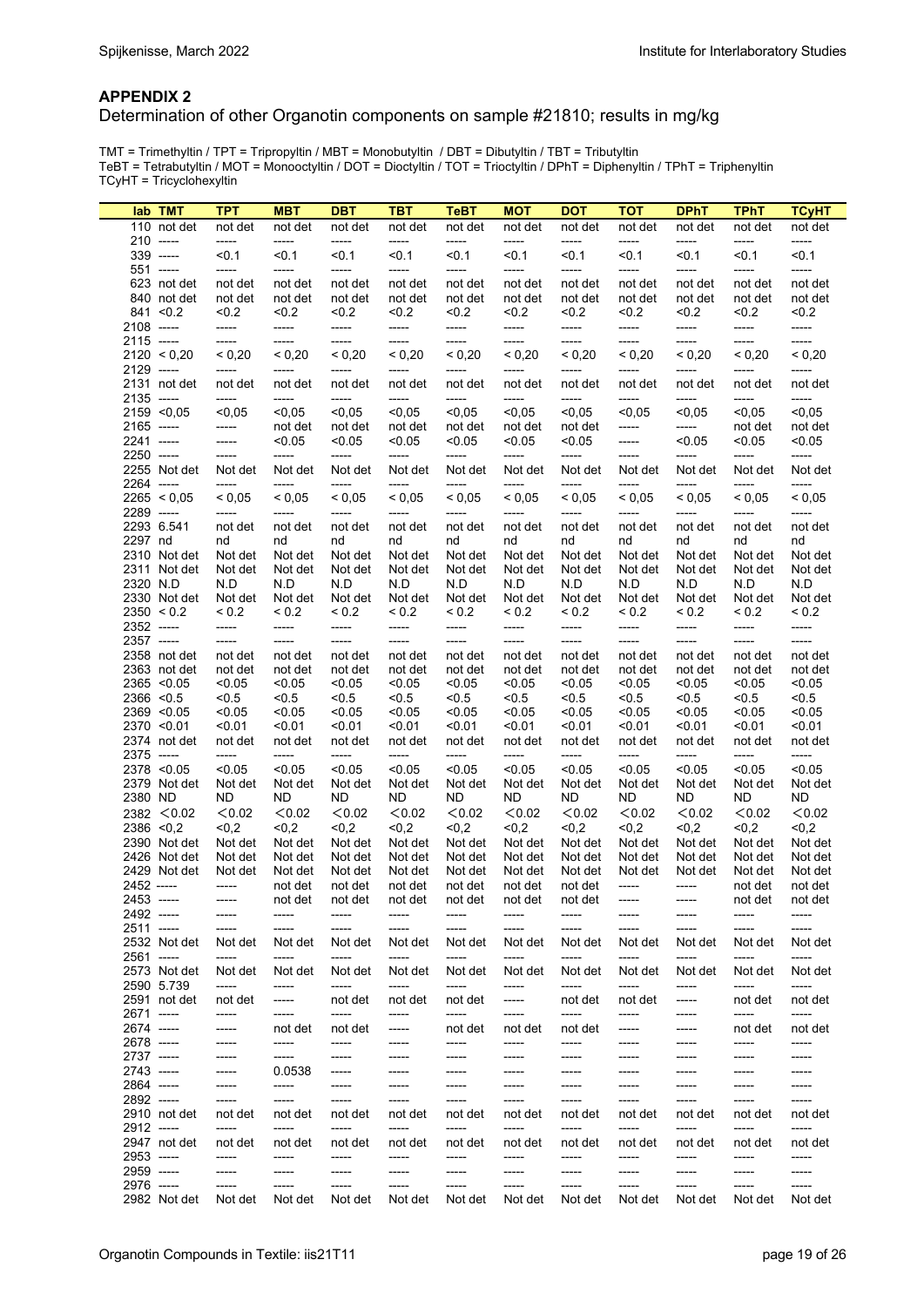| lab TMT             | TPT         | <b>MBT</b>  | <b>DBT</b>  | твт         | TeBT        | <b>MOT</b>  | <b>DOT</b>  | <b>TOT</b>  | <b>DPhT</b> | <b>TPhT</b> | <b>TCyHT</b> |
|---------------------|-------------|-------------|-------------|-------------|-------------|-------------|-------------|-------------|-------------|-------------|--------------|
| $3116$ -----        | $- - - - -$ | -----       | -----       | -----       | -----       | -----       | ------      | -----       | -----       | -----       | -----        |
| $3154$ -----        | -----       | -----       | -----       | -----       |             |             | ------      |             | -----       | ------      | -----        |
| $3172 \le 0.02$     | ${}_{0.02}$ | ${}_{0.02}$ | ${}_{0.02}$ | ${}_{0.02}$ | ${}_{0.02}$ | ${}_{0.02}$ | ${}_{0.02}$ | ${}_{0.02}$ | ${}_{0.02}$ | ${}_{0.02}$ | ${}_{0.02}$  |
| $3176$ -----        | -----       | -----       | -----       | -----       | -----       | -----       | -----       | -----       | -----       | -----       | -----        |
| $3197$ < 0.05       | < 0.05      | < 0.05      | < 0.05      | < 0.05      | < 0.05      | < 0.05      | < 0.05      | < 0.05      | < 0.05      | < 0.05      | < 0.05       |
| $3210 \le 0.10$     | < 0.10      | < 0.10      | < 0.10      | < 0.10      | < 0.10      | < 0.10      | < 0.10      | < 0.10      | < 0.10      | < 0.10      | < 0.10       |
| $3214 \le 0.1$      | < 0.1       | < 0.1       | < 0.1       | < 0.1       | < 0.1       | < 0.1       | < 0.1       | < 0.1       | < 0.1       | < 0.1       | < 0.1        |
| $3220$ -----        | -----       | -----       | ------      | -----       | -----       | -----       | -----       | -----       | -----       | ------      | ------       |
| $3228$ -----        | $-----1$    | not det     | not det     | not det     | not det     | not det     | not det     | -----       | -----       | not det     | not det      |
| $3230$ -----        | -----       | -----       | ------      | -----       | -----       | -----       | ------      | ------      | -----       | -----       | -----        |
| 3237<br>$- - - - -$ | -----       |             |             |             |             |             |             |             |             |             | -----        |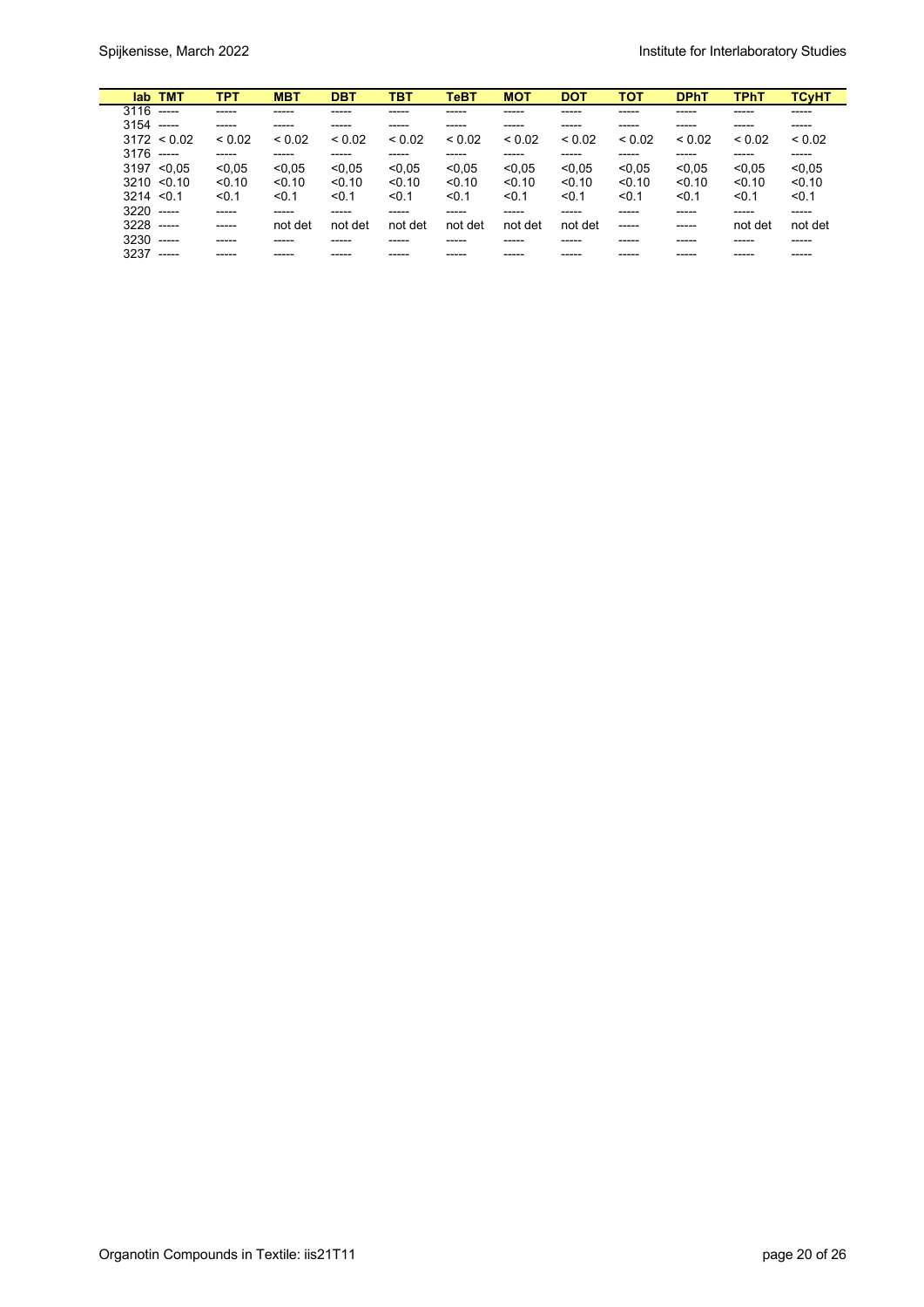#### Determination of other Organotin components on sample #21811; results in mg/kg

MMT = Monomethyltin / DMT = Dimethyltin / TMT = Trimethyltin / TPT = Tripropyltin / DBT = Dibutyltin / TBT = Tributyltin / TeBT = Tetrabutyltin / MOT= Monooctyltin / DOT = Dioctyltin / TOT = Trioctyltin / DPhT = Diphenyltin / TPhT = Triphenyltin / TCyHT = Tricyclohexyltin

| <b>MMT</b><br>lab          | <b>DMT</b>       | <b>TMT</b>        | <b>TPT</b>               | <b>DBT</b>        | <b>TBT</b>                      | TeBT             | <b>MOT</b>           | <b>DOT</b>       | <b>TOT</b>       | <b>DPhT</b>          | <b>TPhT</b>            | <b>TCvHT</b>     |
|----------------------------|------------------|-------------------|--------------------------|-------------------|---------------------------------|------------------|----------------------|------------------|------------------|----------------------|------------------------|------------------|
| 110 not det                | 0.031            |                   | not det not det          | not det           | not det                         | not det          | not det              | not det          | not det          | not det              | not det                | not det          |
| $210$ -----                | -----            | -----             | -----                    | -----             | -----                           | -----            | -----                | -----            | -----            | -----                | -----                  | -----            |
| $339$ < 0.1                | < 0.1            | -----             | < 0.1                    | < 0.1             | < 0.1                           | < 0.1            | < 0.1                | < 0.1            | < 0.1            | < 0.1                | < 0.1                  | < 0.1            |
| $551$ -----                | 0.053            | -----             | -----                    | -----             | -----                           | -----            | -----                | -----            | -----            | -----                | -----                  | -----            |
| 623 not det                | not det          |                   | not det not det          | not det           | not det                         | not det          | not det              | not det          | not det          | not det              | not det                | not det          |
| 840 not det                | not det          |                   | not det not det          | not det           | not det                         | not det          | not det              | not det          | not det          | not det              | not det                | not det          |
| $841 \le 0.2$              | < 0.2            | 0.2               | < 0.2                    | 0.2               | < 0.2                           | < 0.2            | 50.2                 | < 0.2            | < 0.2            | < 0.2                | < 0.2                  | < 0.2            |
| 2108 -----                 | -----            | -----             | -----                    | -----             | -----                           | -----            | -----                | -----            | -----            | -----                | -----                  | -----            |
| 2115 -----                 | 0.06             | -----             | -----                    | -----             | -----                           | -----            | -----                | -----            | -----            | -----                | -----                  | -----            |
| $2120$ <0,20               | < 0,20           | < 0, 20           | < 0, 20                  | < 0, 20           | < 0,20                          | < 0,20           | < 0, 20              | < 0, 20          | < 0,20           | < 0, 20              | < 0,20                 | $0,20$           |
| 2129 -----                 | $-----$          | -----             | -----                    | -----             | -----                           | -----            | -----                | -----            | -----            | -----                | -----                  | -----            |
| 2131 not det               | not det          |                   | not det not det          | not det           | not det                         | not det          | not det              | not det          | not det          | not det              | not det                | not det          |
| 2135 -----                 | $-----$          | -----             | -----                    | -----             | -----                           | -----            | -----                | -----            | -----            | -----                | -----                  | -----            |
| $2159$ <0.05               | < 0.05           | < 0.05            | < 0.05                   | < 0.05            | < 0.05                          | < 0.05           | < 0.05               | < 0.05           | < 0.05           | < 0.05               | < 0.05                 | < 0.05           |
| 2165 not det               | 0.073            | -----             | -----                    | not det           | not det                         | not det          | not det              | not det          | -----            | -----                | not det                | not det          |
| 2241 < 0.05                | 0.0611           | -----             | -----                    | < 0.05            | < 0.05                          | < 0.05           | < 0.05               | < 0.05           | -----            | < 0.05               | < 0.05                 | < 0.05           |
| 2250 -----                 | 0.032            | -----             | -----                    | -----             | -----                           | -----            | -----                | -----            | -----            | -----                | -----                  | -----            |
| 2255 Not det               | Not det          |                   | Not det Not det          | Not det           | Not det                         | Not det          | Not det              | Not det          | Not det          | Not det              | Not det                | Not det          |
| 2264 -----                 | $-----$          | $-----$<br>< 0.05 | -----<br>${}_{0.05}$     | $-----$<br>< 0.05 | -----<br>${}_{0.05}$            | -----<br>< 0.05  | -----<br>${}_{0.05}$ | -----<br>< 0.05  | -----<br>< 0.05  | -----<br>${}_{0.05}$ | $-----$<br>${}_{0.05}$ | -----            |
| 2265 < 0.05                | ${}_{0.05}$      |                   |                          |                   |                                 |                  |                      |                  |                  | -----                |                        | < 0.05           |
| 2289 -----<br>2293 not det | -----<br>not det | -----             | -----<br>not det not det | -----<br>not det  | -----<br>not det                | -----<br>not det | -----<br>not det     | -----<br>not det | -----<br>not det | not det              | -----<br>not det       | -----<br>not det |
| 2297 nd                    | nd               | nd                | nd                       | Nd                | nd                              | Nd               | nd                   | nd               | nd               | nd                   | nd                     | nd               |
| 2310 Not det               | Not det          |                   | Not det Not det          | Not det Not det   |                                 | Not det          | Not det              | Not det          | Not det          | Not det              | Not det                | Not det          |
| 2311 Not det               | < 0.05           |                   | Not det Not det          | Not det Not det   |                                 | Not det          |                      | Not det Not det  |                  | Not det Not det      | Not det                | Not det          |
| 2320 N.D                   | N.D              | N.D               | N.D                      | N.D               | N.D                             | N.D              | N.D                  | N.D              | N.D              | N.D                  | N.D                    | N.D              |
| 2330 Not det Not det       |                  |                   |                          |                   | Not det Not det Not det Not det |                  | Not det Not det      | Not det          |                  | Not det Not det      | Not det                | Not det          |
| 2350 < 0.2                 | ${}_{0.2}$       | ${}_{0.2}$        | ${}_{0.2}$               | ${}_{0.2}$        | ${}_{0.2}$                      | ${}_{0.2}$       | ${}_{0.2}$           | ${}_{0.2}$       | ${}_{0.2}$       | < 0.2                | ${}_{0.2}$             | ${}_{0.2}$       |
| 2352 -----                 | 0.06             | -----             | -----                    | -----             | -----                           | -----            | -----                | -----            | -----            | -----                | -----                  | -----            |
| 2357 -----                 | 0.06             | -----             | -----                    | -----             | -----                           | -----            | -----                | -----            | -----            | -----                | $-----$                | -----            |
| 2358 not det               | 0.070            |                   | not det not det          | not det           | not det                         | not det          | not det              | not det          | not det          | not det              | not det                | not det          |
| 2363 not det               | 0.06             |                   | not det not det          | not det           | not det                         | not det          | not det              | not det          | not det          | not det              | not det                | not det          |
| 2365 < 0.05                | < 0.05           | < 0.05            | < 0.05                   | < 0.05            | < 0.05                          | < 0.05           | < 0.05               | < 0.05           | < 0.05           | < 0.05               | < 0.05                 | < 0.05           |
| 2366 < 0.5                 | < 0.5            | < 0.5             | < 0.5                    | < 0.5             | $< 0.5$ C $< 0.5$               |                  | < 0.5                | < 0.5            | < 0.5            | < 0.5                | < 0.5                  | < 0.5            |
| $2369$ < 0.05              | 0.06             | < 0.05            | < 0.05                   | < 0.05            | 0.05                            | < 0.05           | < 0.05               | < 0.05           | < 0.05           | < 0.05               | < 0.05                 | < 0.05           |
| 2370 < 0.02                | < 0.02           | < 0.02            | < 0.02                   | < 0.02            | < 0.02                          | < 0.02           | < 0.02               | < 0.02           | < 0.02           | < 0.02               | < 0.02                 | < 0.02           |
| 2374 not det               | 0.0702           |                   | not det not det          | not det           | not det                         | not det          | not det              | not det          | not det          | not det              | not det                | not det          |
| 2375 -----                 | -----            | -----             | -----                    | -----             | -----                           | -----            | -----                | -----            | -----            | -----                | -----                  | -----            |
| 2378 < 0.05                | 0.06             | < 0.05            | < 0.05                   | < 0.05            | < 0.05                          | < 0.05           | < 0.05               | < 0.05           | < 0.05           | < 0.05               | < 0.05                 | < 0.05           |
| 2379 Not det               | Not det          |                   | Not det Not det          | Not det           | Not det                         | Not det          | Not det              | Not det          | Not det          | Not det              | Not det                | Not det          |
| 2380 ND                    | ND               | ND.               | ND                       | ND                | ND                              | ND.              | ND.                  | ND               | ND               | ND                   | ND                     | ND.              |
| 2382 < 0.02                | 0.073            | < 0.02            | < 0.02                   | < 0.02            | < 0.02                          | < 0.02           | < 0.02               | < 0.02           | < 0.02           | < 0.02               | < 0.02                 | < 0.02           |
| 2386 < 0.2                 | < 0.2            | < 0.2             | < 0.2                    | < 0.2             | < 0.2                           | < 0.2            | < 0.2                | < 0.2            | < 0.2            | < 0.2                | < 0.2                  | < 0.2            |
| 2390 Not det               | Not det          |                   | Not det Not det          |                   | Not det Not det                 | Not det          |                      | Not det Not det  |                  | Not det Not det      | Not det                | Not det          |
| 2426 Not det               | Not det          |                   | Not det Not det          |                   | Not det Not det                 | Not det          | Not det              | Not det          |                  | Not det Not det      | Not det                | Not det          |
| 2429 Not det               | Not det          |                   | Not det Not det          |                   | Not det Not det                 | Not det          | Not det              | Not det          |                  | Not det Not det      | Not det                | Not det          |
| 2452 -----                 | -----            | -----             | -----                    |                   | not det not det                 | not det          |                      | not det not det  | $-----$          | -----                | not det                | not det          |
| 2453 -----                 | -----            | -----             | -----                    | not det           | not det                         | not det          | not det              | not det          | -----            | -----                | not det                | not det          |
| 2492 -----                 | 0.068            | -----             | -----                    | -----             | -----                           | -----            | -----                | -----            |                  | -----                | -----                  | -----            |
| 2511 -----                 | -----            | -----             | -----                    | -----             | -----                           | -----            | -----                | -----            |                  | -----                | -----                  | -----            |
| 2532 Not det               | 0.08             |                   | Not det Not det          | Not det           | Not det                         | Not det          | Not det              | Not det          | Not det          | Not det              | Not det                | Not det          |
| 2561 -----                 | -----            | -----             | -----                    | -----             | -----                           | -----<br>Not det | -----                | -----            | -----            | -----                | -----                  | -----            |
| 2573 Not det<br>2590 ----- | 0.07             |                   | Not det Not det<br>----- | Not det<br>-----  | Not det<br>-----                |                  | Not det              | Not det<br>----- | Not det          | Not det              | Not det<br>-----       | Not det          |
| 2591 -----                 | -----<br>-----   | -----             | not det not det          | not det           | not det                         | -----<br>not det | -----<br>-----       | not det          | -----<br>not det | -----                | not det                | -----<br>not det |
| 2671 -----                 | -----            | -----             | -----                    | -----             | -----                           | -----            | -----                | -----            | -----            | -----<br>-----       | -----                  | -----            |
| 2674 -----                 | -----            | -----             | -----                    | not det           | -----                           | not det          | not det              | not det          | -----            | -----                | not det                | not det          |
| 2678 -----                 | $-----1$         | -----             | $-----1$                 | $-----$           | -----                           | -----            | ------               | $-----$          | -----            | -----                | -----                  | -----            |
| 2737 -----                 | -----            | -----             | $-----1$                 | -----             | -----                           | -----            | ------               | -----            | -----            | -----                | -----                  | -----            |
| 2743 -----                 | 0.0723           | -----             | -----                    | -----             | -----                           | -----            | -----                | -----            | -----            | -----                | -----                  | -----            |
| 2864 -----                 | -----            | -----             | -----                    | -----             | -----                           | -----            | -----                | -----            | -----            | -----                | -----                  | -----            |
| 2892 -----                 | -----            | -----             | -----                    | -----             | -----                           | -----            | -----                | -----            | -----            | -----                | -----                  | -----            |
| 2910 not det               | 0.075            | not det           | not det                  | not det           | not det                         | not det          | not det              | not det          | not det          | not det              | not det                | not det          |
| 2912 -----                 | -----            | -----             | -----                    | -----             | -----                           | -----            | -----                | -----            | -----            | -----                | -----                  | -----            |
| 2947 not det               | not det          |                   | not det not det          | not det           | not det                         | not det          | not det              | not det          | not det          | not det              | not det                | not det          |
| 2953 17.69                 | -----            | -----             | -----                    | -----             | -----                           | -----            | ------               | $-----$          | -----            | -----                | -----                  | -----            |
| 2959 -----                 | -----            | -----             | -----                    | -----             | -----                           | -----            | -----                | -----            | -----            | -----                | -----                  | -----            |
| 2976 -----                 | -----            | -----             | -----                    | -----             | -----                           | -----            | -----                | -----            | -----            | -----                | -----                  | -----            |
| 2982 Not det               | Not det          |                   | Not det Not det          | Not det           | Not det                         | Not det          | Not det              | Not det          | Not det          | Not det              | Not det                | Not det          |
| 3116 -----                 | 0.1188           | -----             | -----                    | -----             | -----                           | -----            | -----                | -----            | -----            | -----                | -----                  | -----            |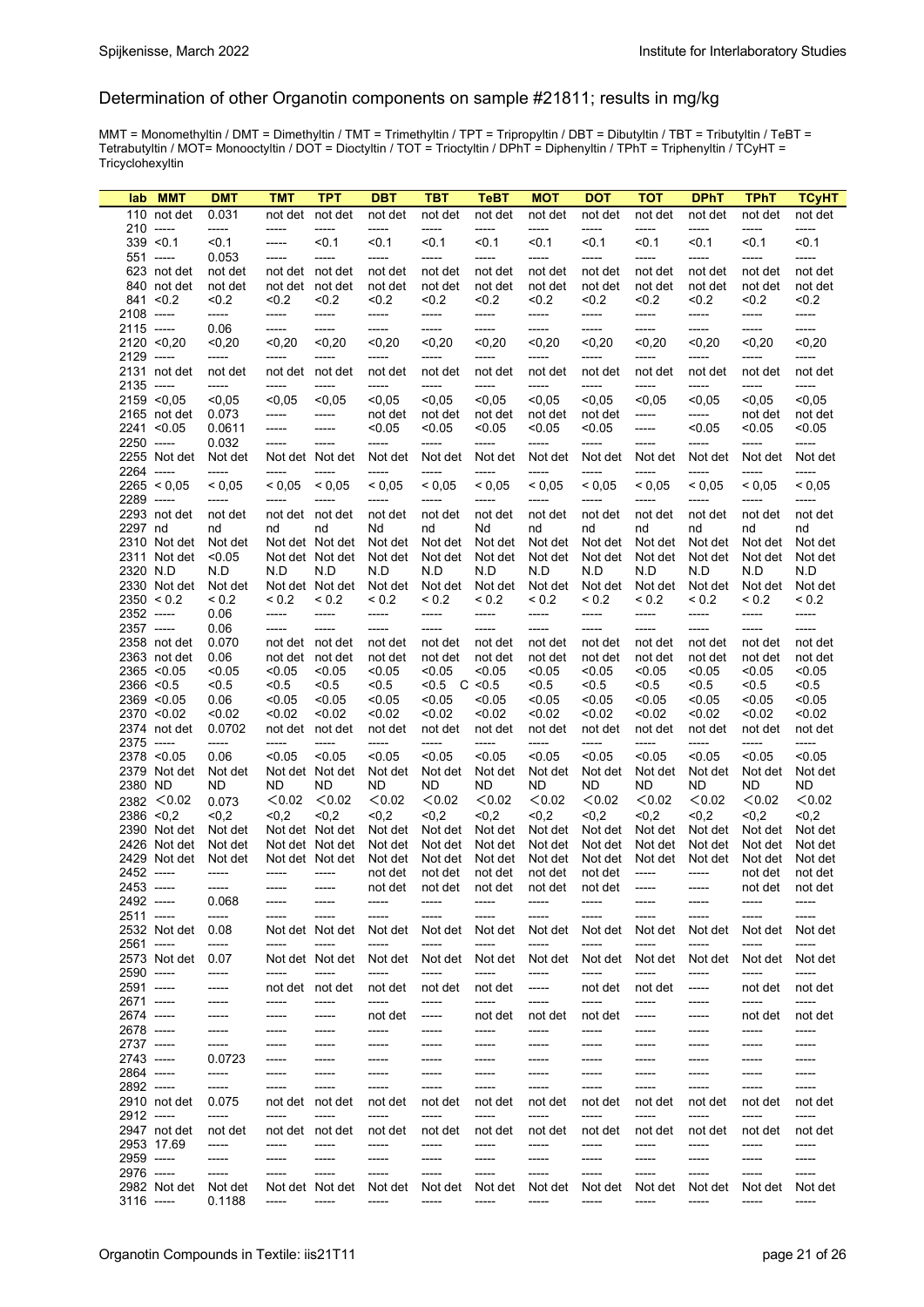| lab.           | <b>MMT</b>      | <b>DMT</b>      | <b>TMT</b>  | TPT         | <b>DBT</b> | <b>TBT</b>  | TeBT    | <b>MOT</b>  | <b>DOT</b> | <b>TOT</b>  | <b>DPhT</b> | <b>TPhT</b> | <b>TCvHT</b> |
|----------------|-----------------|-----------------|-------------|-------------|------------|-------------|---------|-------------|------------|-------------|-------------|-------------|--------------|
| $3154$ -----   |                 |                 |             |             |            |             |         |             |            |             |             |             |              |
|                | $3172 \le 0.02$ | 0.069296 < 0.02 |             | ${}_{0.02}$ | < 0.02     | ${}_{0.02}$ | < 0.02  | ${}_{0.02}$ | < 0.02     | ${}_{0.02}$ | < 0.02      | ${}_{0.02}$ | < 0.02       |
| $3176$ -----   |                 | $- - - - -$     |             |             |            |             |         |             |            |             |             |             |              |
|                | $3197 \le 0.05$ | < 0.05          | < 0.05      | < 0.05      | < 0.05     | < 0.05      | < 0.05  | < 0.05      | < 0.05     | < 0.05      | < 0.05      | < 0.05      | < 0.05       |
|                | $3210 \le 0.10$ | < 0.10          | < 0.10      | < 0.10      | < 0.10     | < 0.10      | < 0.10  | < 0.10      | < 0.10     | < 0.10      | < 0.10      | < 0.10      | < 0.10       |
| $3214 \le 0.1$ |                 | < 0.1           | < 0.1       | < 0.1       | < 0.1      | < 0.1       | < 0.1   | < 0.1       | < 0.1      | < 0.1       | < 0.1       | < 0.1       | < 0.1        |
| $3220$ -----   |                 | $--- -$         |             |             |            |             |         |             |            |             |             |             |              |
|                | 3228 not det    | 0.065           | $- - - - -$ | -----       | not det    | not det     | not det | not det     | not det    | ------      | -----       | not det     | not det      |
| $3230$ -----   |                 |                 |             |             |            |             |         |             |            |             |             |             |              |
| 3237           | $\frac{1}{1}$   | -----           |             |             |            |             |         |             |            |             |             |             |              |

Lab 2366 first reported 11.5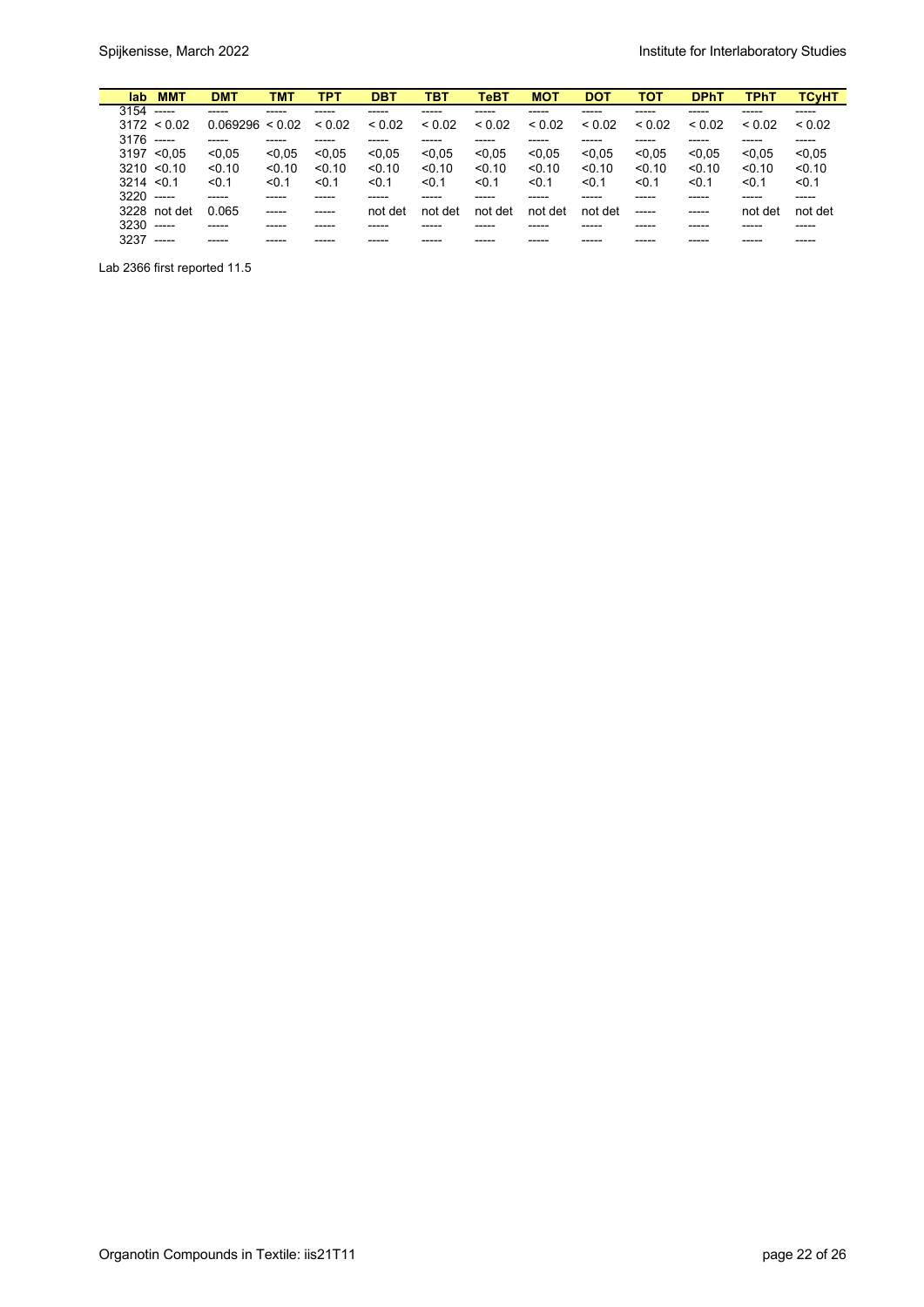# **APPENDIX 3 Analytical details**

|              | <b>ISO/IEC</b><br>17025<br>accre- | <b>Sample</b>                   | <b>Sample</b><br>intake          | <b>Extraction</b>        |                                                             | <b>Extrac-</b><br>tion<br>time | <b>Extrac-</b><br>tion<br>temp                        | pH after<br>adding<br>the | Aci-<br>dified<br>to pH |
|--------------|-----------------------------------|---------------------------------|----------------------------------|--------------------------|-------------------------------------------------------------|--------------------------------|-------------------------------------------------------|---------------------------|-------------------------|
| lab.         | dited                             | preparation                     | (g)                              | type                     | <b>Extraction solvent</b>                                   | (min)                          | $(^{\circ}C)$                                         | buffer                    | 4.5                     |
| 110          | Yes                               | Further cut                     | 0.5 <sub>g</sub>                 | Ultrasonic               | Acetone                                                     | 60 min                         | 40                                                    | pH 4.5±0.3                | Yes                     |
| 210          | $---$                             | ---                             |                                  | $\overline{a}$           |                                                             |                                |                                                       |                           | ---                     |
| 339          | No                                | $\overline{a}$                  |                                  | ---                      |                                                             |                                |                                                       |                           | ---                     |
| 551          | Yes                               | Further cut                     | 1g                               | Ultrasonic               | Methanol-ethanol                                            | 60                             | 60                                                    |                           | $\overline{a}$          |
| 623          | Yes                               | Further cut                     | 1                                | Ultrasonic               | methanol-ethanol                                            | 60                             | 60                                                    |                           | ---                     |
| 840          | Yes                               | Further cut                     | 0.5                              | Ultrasonic               | methanol-ethanol 8:2                                        | 60                             | 60                                                    |                           | No                      |
| 841          | Yes                               | Used as received                | 1 grams                          | Ultrasonic               | Methanol + Ethanol                                          | 60 min                         | $60^{\circ}$ C                                        |                           | $\overline{a}$          |
| 2108         | Yes                               | Used as received                | 0,5g                             | Ultrasonic               | EtOH/Acetic acid+Tropolon                                   | 60 min                         | $60^{\circ}$ C                                        | ---                       | ---                     |
| 2115         | Yes                               | Used as received                | 1 <sub>g</sub>                   | Ultrasonic               | Ethanol/Acetic Acid                                         | 60 min                         | 60 °C                                                 |                           | $\overline{a}$          |
| 2120         | No                                | Used as received                | 1 <sub>g</sub>                   | Ultrasonic               | Methanol/ethanol (80:20)                                    | 60 min                         | $60^{\circ}$ C                                        | $\overline{\phantom{a}}$  | No                      |
|              |                                   |                                 |                                  |                          | hydrochloric acid solution in                               |                                |                                                       |                           |                         |
| 2129         | Yes                               | Used as received                | 0,6g                             | Ultrasonic               | methanol                                                    | 60 min                         | $60^{\circ}$ C                                        | 4,66                      | No                      |
|              |                                   |                                 |                                  |                          | Ethanol/glacial acetic acid                                 |                                |                                                       |                           |                         |
| 2131         | Yes                               | Used as received                | 0.5q                             | Ultrasonic               | 95:5                                                        | 60 Min                         | 40                                                    | 5                         | No                      |
| 2135         | Yes                               | Used as received                | 1                                | Ultrasonic               | Ethanol/Methanol 20/80                                      | 60                             | 60                                                    | 4,5                       | No                      |
| 2159         | Yes                               | Used as received                | $1,0$ gram                       | Ultrasonic               | hexane                                                      | 60 min                         | $70^{\circ}$ C                                        | 4,5                       | Yes                     |
|              |                                   |                                 |                                  |                          | methanol: ethanol (8:2)                                     |                                |                                                       |                           |                         |
| 2165         | Yes                               | Further cut                     | 1 <sub>g</sub>                   | Ultrasonic               | isooctane                                                   | 60min.                         | $60^{\circ}$ C                                        | 4.5                       | No                      |
| 2241         | Yes                               | Used as received                | 0.5 <sub>g</sub>                 | Ultrasonic               | methanol-ethanol mixture                                    | 60 <sub>min</sub>              | $60^{\circ}$ C                                        | not test                  | <b>No</b>               |
| 2250         | Yes                               | Used as received                | 0,1                              | Ultrasonic               | Methanol/Ethanol (4:1)                                      | 60                             | 60                                                    | 4,5                       | No                      |
| 2255         | Yes                               | Further cut                     | 0.5                              | Ultrasonic               | n-Hexane                                                    | 60                             | 60                                                    | 4.5                       | Yes                     |
| 2264         | ---                               | $\overline{a}$                  |                                  | $\overline{a}$           |                                                             |                                |                                                       |                           | $\overline{a}$          |
| 2265         | Yes                               | Used as received                | 0,5                              | Ultrasonic               | MeOH 80% - EtOH 20%                                         | 60                             | 60                                                    |                           | No                      |
| 2289         | Yes                               | Further cut                     | 1.0 <sub>q</sub>                 | Ultrasonic               | methanol/ethanol                                            | 60min                          | $60^{\circ}$ C                                        | 4.5                       | No                      |
| 2293         | Yes                               | Further cut                     | 0.5                              | Ultrasonic               | Methanol/ ethanol                                           | 60 min                         | $60^{\circ}$ C                                        | No                        | No                      |
| 2297         | $\overline{a}$                    | $\overline{a}$                  |                                  | $\overline{a}$           |                                                             |                                |                                                       |                           | $\overline{a}$          |
| 2310         | Yes                               | Further cut                     | 1                                | Ultrasonic               | Acetone                                                     | 60 min                         | 40                                                    | 4.5 to 5.0                | Yes                     |
| 2311         | Yes                               | Further cut                     | $\mathbf{1}$                     | Ultrasonic               | Acetone                                                     | 60                             | 40                                                    | 5.4                       | Yes                     |
| 2320         | Yes                               | Further cut                     | 0.3q                             | Ultrasonic               | Methanol: Ethanol 80/20 (v/v)                               | 1Hour                          | $60^{\circ}$ C                                        | 4.5                       | Yes                     |
| 2330         | No                                | Further cut                     | $0.5$ gram                       | Ultrasonic               | Methanol: Ethanol (ratio 8:2)                               | 60 min                         | $60 \pm 2^{\circ}$ C                                  | <b>NA</b>                 | ---                     |
|              |                                   |                                 | #21810:<br>$0.5004$ g<br>#21811: |                          |                                                             |                                |                                                       |                           |                         |
| 2350         | No                                | Further cut                     | 1.0027 g                         | Ultrasonic               | Methanol: Ethanol (8:2)                                     | 60 min                         | 60 °C                                                 | pH 4.5                    | <b>No</b>               |
| 2352         | Yes                               | Further cut                     | 1g                               | Ultrasonic               | Methanol Ethanol                                            | 60                             | 60                                                    | 4.50                      | Yes                     |
| 2357         | $\overline{a}$                    | ---                             |                                  | $\overline{a}$           |                                                             |                                |                                                       |                           | ---                     |
|              |                                   |                                 |                                  |                          | Methanol-ethanol mixture,<br>liquid-liquid extraction with  |                                |                                                       |                           |                         |
| 2358         | Yes                               | Used as received                | 1 <sub>q</sub>                   | Ultrasonic               | isooctane                                                   | 60 min                         | $60^{\circ}$ C                                        | pH 4.5                    | Yes                     |
| 2363         | Yes                               | Further cut                     | 2g                               | Ultrasonic               | Methanol: Ethanol=4:1                                       | 60min                          | $60^{\circ}$ C                                        |                           | Yes                     |
| 2365         | Yes                               | Used as received                | 1.5g                             | Ultrasonic               | MeOH: HeX=4:1                                               | 60 <sub>min</sub>              | $60^{\circ}$ C                                        | $Ph=4.6$                  | Yes                     |
|              |                                   |                                 |                                  | Mechanical               |                                                             |                                |                                                       |                           |                         |
| 2366         | No                                | Further cut                     | 0.5g                             | Shaking                  | methanol: ethanol= 80:20                                    | 60min                          | 60                                                    | 4.5                       | $\mathsf{No}$           |
| 2369         | $\overline{\phantom{a}}$          | $---$                           |                                  | $---$                    |                                                             |                                |                                                       |                           | ---                     |
|              |                                   |                                 |                                  |                          | <b>ISO</b><br>22744: Ethanol/Methanol<br>ISO 17353: Ethanol |                                | <b>ISO</b><br>17353:<br>40°C/<br><b>ISO</b><br>22744: |                           |                         |
| 2370         | Yes                               | Further cut<br>Used as received | 1 <sub>g</sub>                   | Ultrasonic               | Hexane                                                      | 60 min                         | 60°C<br>60 °C                                         | $pH=4.5$<br>pH 4.5        | Yes                     |
| 2374         | Yes                               |                                 | 1 <sub>g</sub>                   | Ultrasonic<br>Ultrasonic |                                                             | 1 hour                         | 60 °C                                                 |                           | No                      |
| 2375         | Yes                               | Further cut                     | 0.5g<br>0.5                      | Ultrasonic               | Methanol/Ethanol                                            | 60 min                         |                                                       | pH 4,5                    | Yes                     |
| 2378         | No                                | Further cut                     |                                  | Ultrasonic               | n-hexan                                                     | 60min                          | 60                                                    | 4.5                       | Yes                     |
| 2379<br>2380 | Yes<br>Yes                        | Further cut<br>Further cut      | $0.5$ gram<br>0.5 <sub>q</sub>   |                          | MeOH: EtOH 80:20<br>Methanol-Ethanol                        | 60 min<br>60 Min               | $60^{\circ}$ C<br>$60+/-2°C$                          | pH 4.5<br>7.0             | Yes<br>Yes              |
|              |                                   |                                 |                                  | Ultrasonic               | 16ml methanol + 4ml<br>ethanol ultrasonic, Isooctane        | 60                             |                                                       |                           |                         |
| 2382         | Yes                               | Used as received                | 0.5 <sub>g</sub>                 | Ultrasonic               | extract                                                     | mins                           | $60^{\circ}$ C                                        | 4.5                       | Yes                     |
| 2386         | Yes                               | Further cut                     | 0,5                              | Ultrasonic               | Methanol/Ethanol 80/20 v/v                                  | 60                             | 60                                                    | 4,5                       | No                      |
| 2390         | Yes                               | Further cut                     | 1.0 gram                         | Mechanical<br>Shaking    | Acetone                                                     | 60 min                         | 40 °C                                                 | 4.5                       | Yes                     |
| 2426         | Yes                               | Further cut                     | 1.00 <sub>g</sub>                | Ultrasonic               | Methanol-Ethanol mixture                                    | 60min                          | $60^{\circ}$ C                                        | 4.5                       | No                      |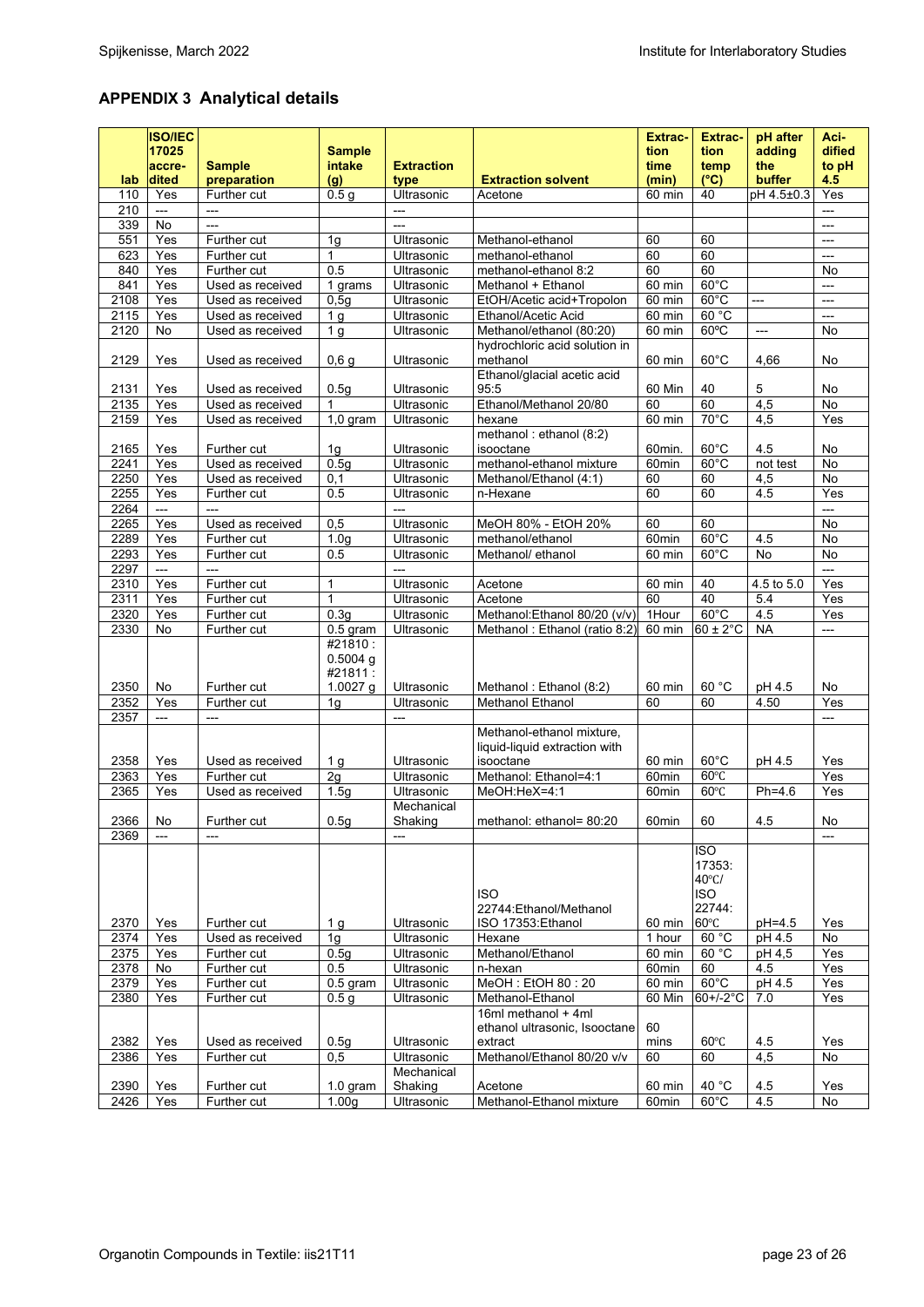|      | <b>ISO/IEC</b><br>17025<br>accre- | <b>Sample</b>            | <b>Sample</b><br>intake | <b>Extraction</b>        |                                                      | <b>Extrac</b><br>tion<br>time        | <b>Extrac</b><br>tion<br>temp    | pH after<br>adding<br>the | Aci-<br>dified<br>to pH |
|------|-----------------------------------|--------------------------|-------------------------|--------------------------|------------------------------------------------------|--------------------------------------|----------------------------------|---------------------------|-------------------------|
| lab  | dited                             | preparation              | (g)                     | type                     | <b>Extraction solvent</b>                            | (min)                                | $(^{\circ}C)$                    | buffer                    | 4.5                     |
| 2429 | Yes                               | Used as received         | 0.5q                    | Ultrasonic               | Hexane                                               | 60                                   | 60                               | 4.5                       | No                      |
| 2452 | No                                | Used as received         | 0.5                     | Ultrasonic               | Ethanol/Methanol (20/80 V/V)                         | 60                                   | 60                               |                           | Yes                     |
| 2453 | No                                | Used as received         | ±1.5g                   | $\overline{a}$           |                                                      |                                      |                                  |                           | $\overline{a}$          |
| 2492 | Yes                               | Used as received         | 0.5q                    | Ultrasonic               | 250ppm Tropolone in Ethanol<br>with 5% Acetic Acid   | 60                                   | 40                               | 4.5                       | No                      |
| 2511 | $---$                             | $\overline{a}$           |                         | $\overline{a}$           |                                                      |                                      |                                  |                           | $---$                   |
| 2532 | Yes                               | Further cut              | 0.5g                    | Ultrasonic               | Methanol: Ethanol                                    | 60 min                               | 60 °C                            |                           | No                      |
| 2561 | $\overline{a}$                    | $\overline{a}$           |                         | $\overline{\phantom{a}}$ |                                                      |                                      |                                  |                           |                         |
| 2573 | Yes                               | Used as received         | 1g                      | Ultrasonic               | methanol/ethanol(4:1)                                | 60 min                               | 60 °C                            | 4.5                       | Yes                     |
| 2590 | Yes                               | Used as received         | 1G                      | Ultrasonic               | MeOH: EtOH 80:20                                     | 60 min                               | $60^{\circ}$ C                   | 4.5                       | <b>No</b>               |
| 2591 | <b>No</b>                         | Further cut              | 1.0 <sub>q</sub>        | Ultrasonic               | MeOH/EtOH 80/20                                      | 60 min                               | $60^{\circ}$ C                   |                           | <b>No</b>               |
| 2671 | Yes                               | Used as received         | 1 <sub>g</sub>          | Ultrasonic               | Hexane                                               | 1 <sub>hr</sub>                      | 60                               | 4.5                       | Yes                     |
| 2674 | Yes                               |                          | 1.0 <sub>q</sub>        | Ultrasonic               | methanol and ethanol                                 | 60                                   | 60                               | $PH=4.5$                  | No                      |
| 2678 | $\overline{a}$                    | $\overline{a}$           |                         | $\overline{\phantom{a}}$ |                                                      |                                      |                                  |                           | $\overline{a}$          |
| 2737 | Yes                               | Used as received         | 1 <sub>g</sub>          | Ultrasonic               | Methanol/Ethanol=4:1                                 | 60 <sub>min</sub>                    | 60 °C                            | 4.5                       | Yes                     |
| 2743 | Yes                               | Used as received         | 1 <sub>g</sub>          | Ultrasonic               | Methanol/Ethanol 4:1                                 | 60 <sub>min</sub>                    | 60C                              | 4,5                       | No                      |
| 2864 | Yes                               | Used as received         | 0.5 <sub>q</sub>        | Ultrasonic               | MeoH:EtoH=80:20                                      | 60 min                               | 60 °C                            | 4.5                       | Yes                     |
| 2892 | Yes                               | Further cut              | 1.0                     | Ultrasonic               | Methanol/Ethanol: 80/20                              | 60                                   | 60                               | 4.5                       | No                      |
| 2910 | Yes                               | Used as received         | 0.5g                    | Ultrasonic               | Ethanol:Methanol=1:4                                 | 60min                                | $60^{\circ}$ C                   | 4.5                       | <b>No</b>               |
| 2912 | $---$                             | $\overline{\phantom{a}}$ |                         | $\overline{a}$           |                                                      |                                      |                                  |                           | $\overline{a}$          |
| 2947 | No                                | Used as received         | 0.5                     | Ultrasonic               | Ethanol/acetic acid                                  | 60                                   | <b>RT</b>                        | <b>No</b>                 |                         |
| 2953 | $\overline{a}$                    | $\overline{a}$           |                         |                          |                                                      |                                      |                                  |                           | $---$                   |
| 2959 | Yes                               | Used as received         | 1 <sub>q</sub>          | Ultrasonic               | methanol/ ethanol                                    | 60 <sub>min</sub>                    | $60^{\circ}$ C                   |                           | $---$                   |
| 2976 | No                                | Used as received         | 1.5 <sub>gr</sub>       | Ultrasonic               | Methanol/Ethanol (80:20)                             | 60 min                               | $60^{\circ}$ C                   | 4.54                      | No                      |
| 2982 | Yes                               | Used as received         | 1 gm                    | Ultrasonic               | Mixture of Methanol & Ethanol                        | 60 min                               | $60^{\circ}$ C                   | pH: 4.5                   | Yes                     |
|      |                                   |                          | 1                       |                          |                                                      |                                      |                                  |                           |                         |
| 3116 | Yes                               | Used as received         | gram                    | Ultrasonic               | methanol/ethanol (80/20 v/v)                         | 60 min                               | $60^{\circ}$ C                   | pH4.5                     | Yes                     |
| 3154 | Yes                               | Used as received         | $\mathbf{1}$            | Ultrasonic               | MeOH/EtOH                                            | 60                                   | 70                               |                           | $\overline{a}$          |
| 3172 | Yes                               | $\overline{a}$           |                         | $---$                    |                                                      |                                      |                                  |                           | $\overline{a}$          |
|      |                                   |                          |                         |                          | For in house method:<br>HCl/Methanol For ISO 22744-1 | <b>INH: 30</b><br>min ISO<br>22744-1 | INH: RT<br><b>ISO</b><br>22744-1 |                           |                         |
| 3176 | Yes                               | Further cut              | 1                       | Ultrasonic               | :Methanol/Ethanol                                    | : 1hr                                | : $60^{\circ}$ C                 | 4.5                       | Yes                     |
| 3197 | Yes                               | Further cut              | $\mathbf{1}$            | Ultrasonic               | Ethanol                                              | 120min                               | <b>22C</b>                       | 4,5                       | <b>No</b>               |
| 3210 | Yes                               | Further cut              | 1g                      | Ultrasonic               | Methanol/Ethanol and Hexane                          | 60 <sub>min</sub>                    | $60^{\circ}$ C                   |                           | Yes                     |
| 3214 | Yes                               | Further cut              | 1 <sub>q</sub>          | Ultrasonic               | Methanol / Ethanol (4:1 V/V)                         | 60 min                               | $60^{\circ}$ C                   | 4.5                       | Yes                     |
| 3220 | $\overline{\phantom{a}}$          | $\overline{a}$           |                         |                          |                                                      |                                      |                                  |                           | $\overline{a}$          |
| 3228 | Yes                               | Further cut              | $\overline{2}$          | Ultrasonic               | methanol/ethanol=80/20                               | 60                                   | 60                               | 4.5                       | <b>No</b>               |
| 3230 | $---$                             | $\overline{\phantom{a}}$ |                         | $\overline{a}$           |                                                      |                                      |                                  |                           | $\overline{a}$          |
| 3237 | Yes                               | Further cut              | 0,5                     | Ultrasonic               | Methanol-Ethanol (80:20)                             | 60                                   | 60                               | $\blacksquare$            | No                      |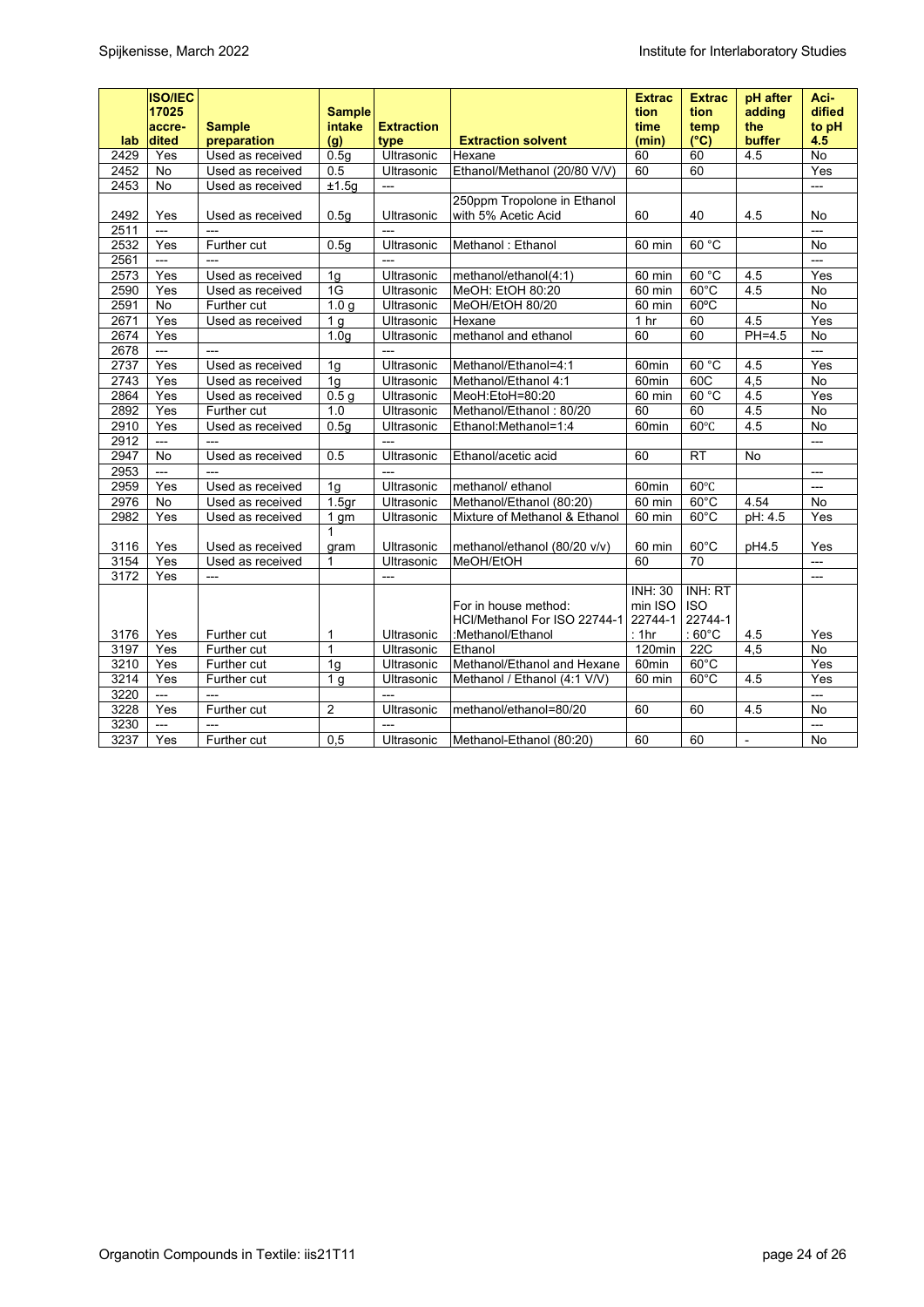#### **APPENDIX 4**

#### **Number of participants per country**

1 lab in AUSTRIA

3 labs in BANGLADESH

- 1 lab in BRAZIL
- 1 lab in CAMBODIA
- 2 labs in FRANCE
- 7 labs in GERMANY
- 1 lab in GUATEMALA
- 3 labs in HONG KONG
- 5 labs in INDIA
- 1 lab in INDONESIA
- 6 labs in ITALY
- 1 lab in MAURITIUS
- 1 lab in MOROCCO
- 20 labs in P.R. of CHINA
	- 2 labs in PAKISTAN
	- 1 lab in PERU
	- 2 labs in PORTUGAL
	- 1 lab in SOUTH KOREA
	- 1 lab in SPAIN
	- 1 lab in SRI LANKA
	- 1 lab in SWITZERLAND
	- 3 labs in TAIWAN
	- 1 lab in THAILAND
	- 3 labs in TUNISIA
	- 5 labs in TURKEY
	- 1 lab in U.S.A.
	- 1 lab in UNITED KINGDOM
	- 4 labs in VIETNAM